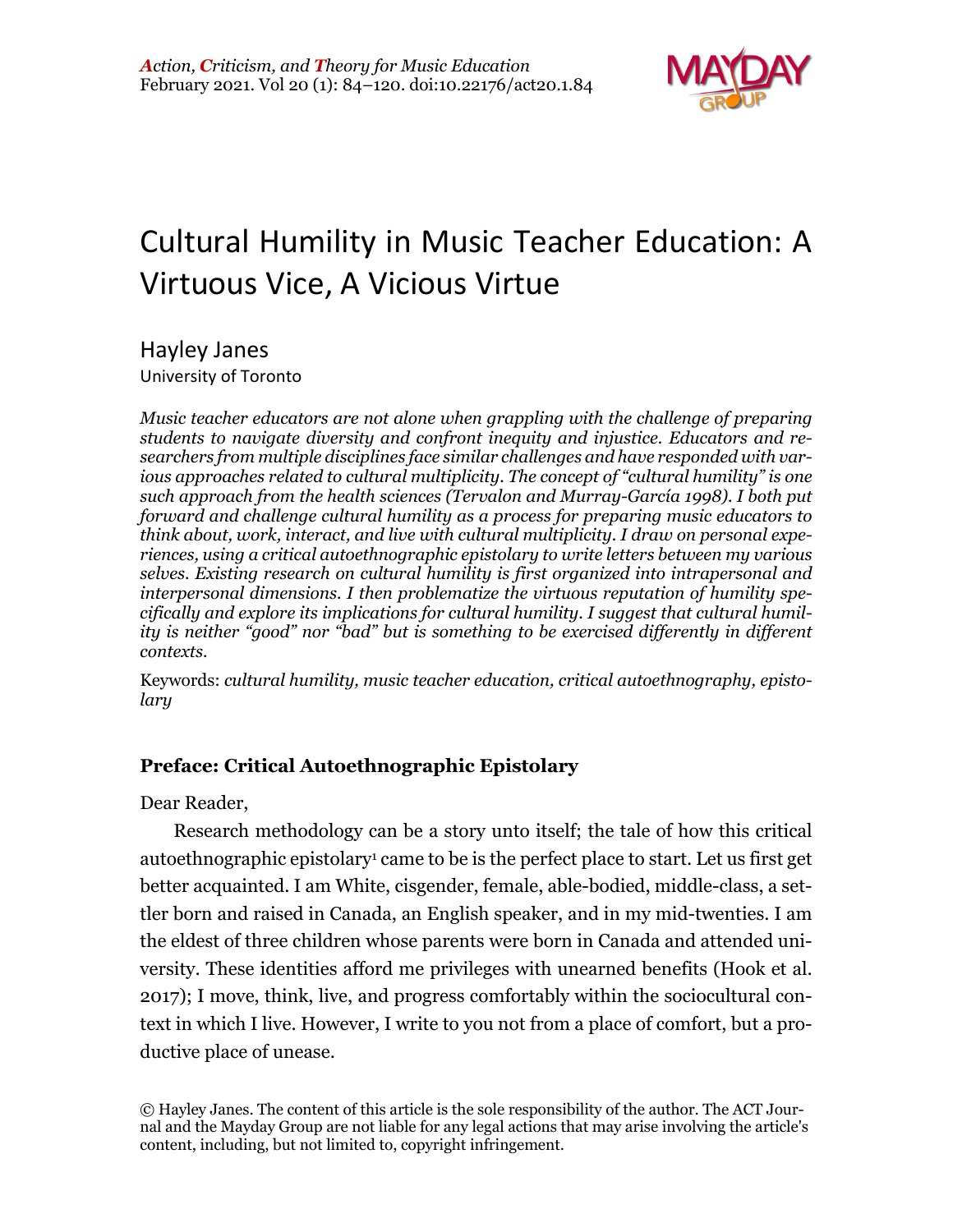My sense of unease began during my music teacher education. I felt dissatisfied with what I experienced as a lack of opportunity to develop my ability to navigate cultural differences (e.g., limited opportunities for a sustained interrogation of my assumptions surrounding culture and music education). I became drawn to the health sciences concept of *cultural humility* (Tervalon and Murray-García 1998) because of this dissatisfaction. Simply put, cultural humility refers to engaging humbly with those who are culturally different from oneself. Humility may be understood as a quality, condition, state, or characteristic. However, I refer to the entire concept of cultural humility as a *process*, given that it reflects the seminal work of Melanie Tervalon and Jann Murray-García (1998), who define the medical training outcome of cultural humility as a continuous process of self-reflection and self-critique, mitigating power imbalances, and developing and maintaining mutually respectful and dynamic partnerships with the community.

Further reflection and engagement in practice have shifted my thinking toward the complexity of cultural humility, and I now find myself both drawn to *and* uneasy with the concept. It is not, I suggest, a straightforward concept that can just transfer to music education, given that there is a range of implications to address. I write to you with the following personal account, to propose and problematize cultural humility as a process for preparing music educators for cultural multiplicity. I do so through a critical autoethnographic epistolary.

The literature informs my choice of method. There is a disconnect between what authors in the literature emphasize about cultural humility and how scholars write about cultural humility. Despite the emphasis on engaging with personal views, assumptions, and cultural identities, existing research on the concept across disciplines either features no acknowledgment of researcher positionality (e.g., Lerner and Fulambarker 2018, Sprik and Gentile 2020) or only minimal researcher reflexivity (e.g., Jisrawi and Arnold 2018; Hurley, Kostelecky, and Townsend 2019). The focus remains outward—on the experience of participants (e.g., Cervantes and Clark 2020, Hook et al. 2013, Keselman and Awais 2018). When I first noted this disconnect, I considered how I could and if I *should* study cultural humility before engaging with the process myself.

I use the methodology of autoethnography, which draws upon the personal experiences, thoughts, and feelings of the researcher to illuminate, examine, and/or critique something about a particular sociocultural context of which the researcher is a part (Adams, Holman Jones, and Ellis 2015). I specifically use a critical form of autoethnography conceptualized by methodological scholars Tony Adams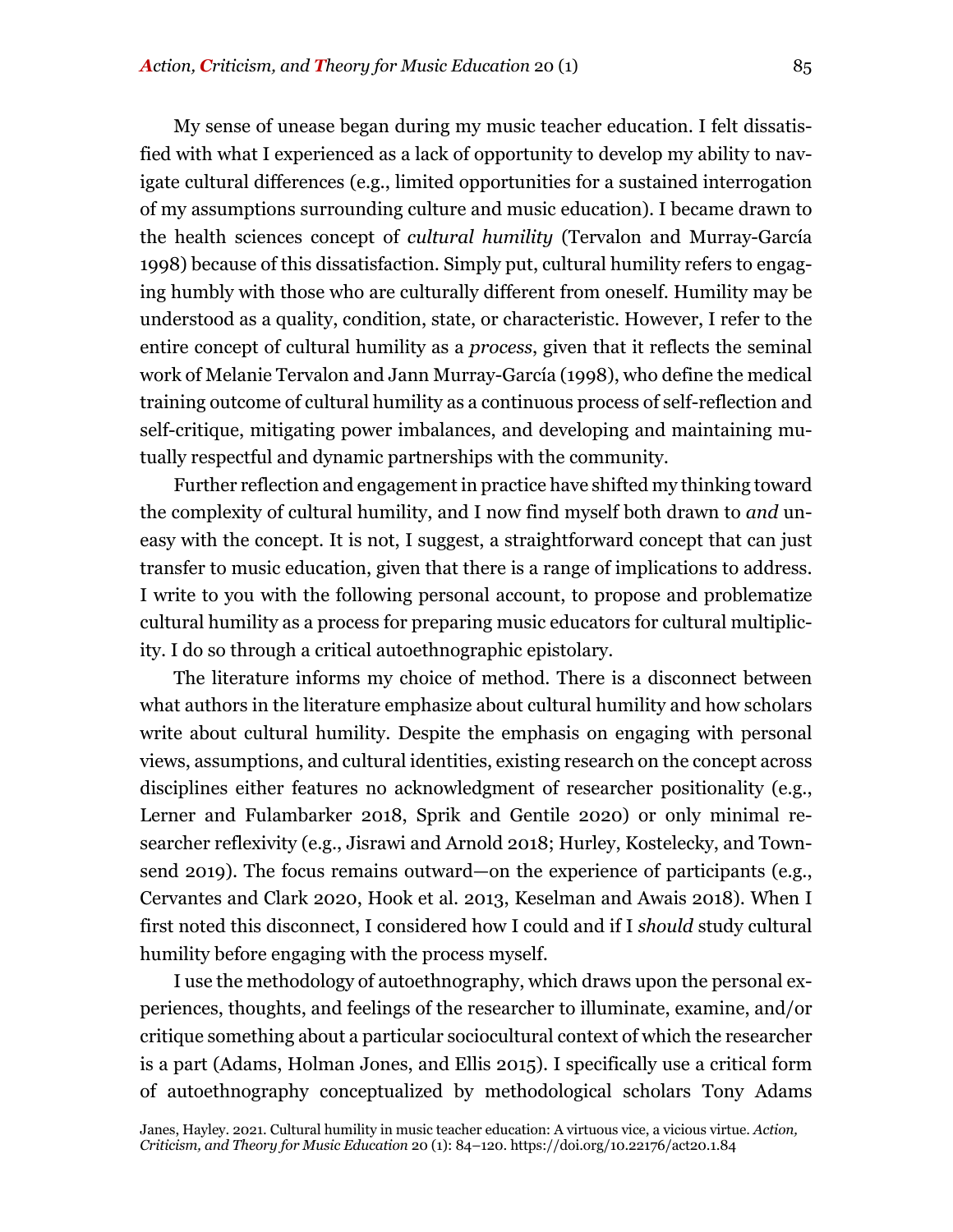(2017), Robin Boylorn and Mark Orbe (2014), Elizabeth Mackinlay (2019), and Stacy Holman Jones (2016). Critical autoethnography uses stories and theory (Holman Jones 2016) to identify power, privilege, injustices, and inequalities in everyday life at the personal and cultural level (Adams 2017, Boylorn and Orbe 2014) by "troubling" the auto (the self), the ethno (the description), and the graphy (the writing) (Mackinlay 2019). I underpin my use of critical autoethnography with Donna Mertens' (2009) and Mirjam Held's (2019) descriptions of a transformative research paradigm<sup>2</sup> and Zeus Leonardo's (2004) writing on critical social theory.<sup>3</sup> This methodological, paradigmatic, and theoretical orientation is well suited to working with cultural humility; all proceed from the assumption that injustice, inequality, and oppression are pervasive, real, formidable, social, and lived.

Perhaps you already have realized that this work is not only a critical autoethnography since I am writing to you in the form of a letter. Autoethnography has developed in response to canonical ideas about research that are considered colonial, masculine, White, positivistic, and scientific (Ellis, Adams, and Bochner 2011). Part of the response is to disrupt normative research practices and representational forms (Holman Jones, Adams, and Ellis 2013) through the use of unique modes of inquiry and expression (Wall 2006). In line with these objectives, I combine critical autoethnography with the art form of an epistolary,4 a genre of writing in which the story is told through a series of letters (Bray 2003). The intimate nature of a letter, from which its reputation as a feminist literary form emerged (Bray 2003), is suitable for communicating my inner thoughts and emotions, and the organization of these letters into an epistolary connects my thoughts and emotions with a wider audience and context. Thus, the epistolary genre, as a paradoxically private and public form (Stanley 2004), is well-positioned to meet the autoethnographer's goal—to connect self and culture.

Rather than present a single narrating self, I write my *selves* into this critical autoethnographic epistolary in the form of multiple letter signatories and recipients. I write letters between my selves to illustrate that I do not possess a single, temporally fixed voice, but many voices that exist across time and that interact in various ways. The overarching perspective is that of *the Scholartist*, whose purpose is to propose and problematize cultural humility on a broad conceptual level. The term *scholartistry* comes from arts-based research and refers to a merging of scholarly and artistic practices that challenge bounded categories of research, scholarship, and artistic engagement (Siegesmund 2018, Cahnmann-Taylor and Siegesmund 2018). For my purposes, the Scholartist blends the systematic and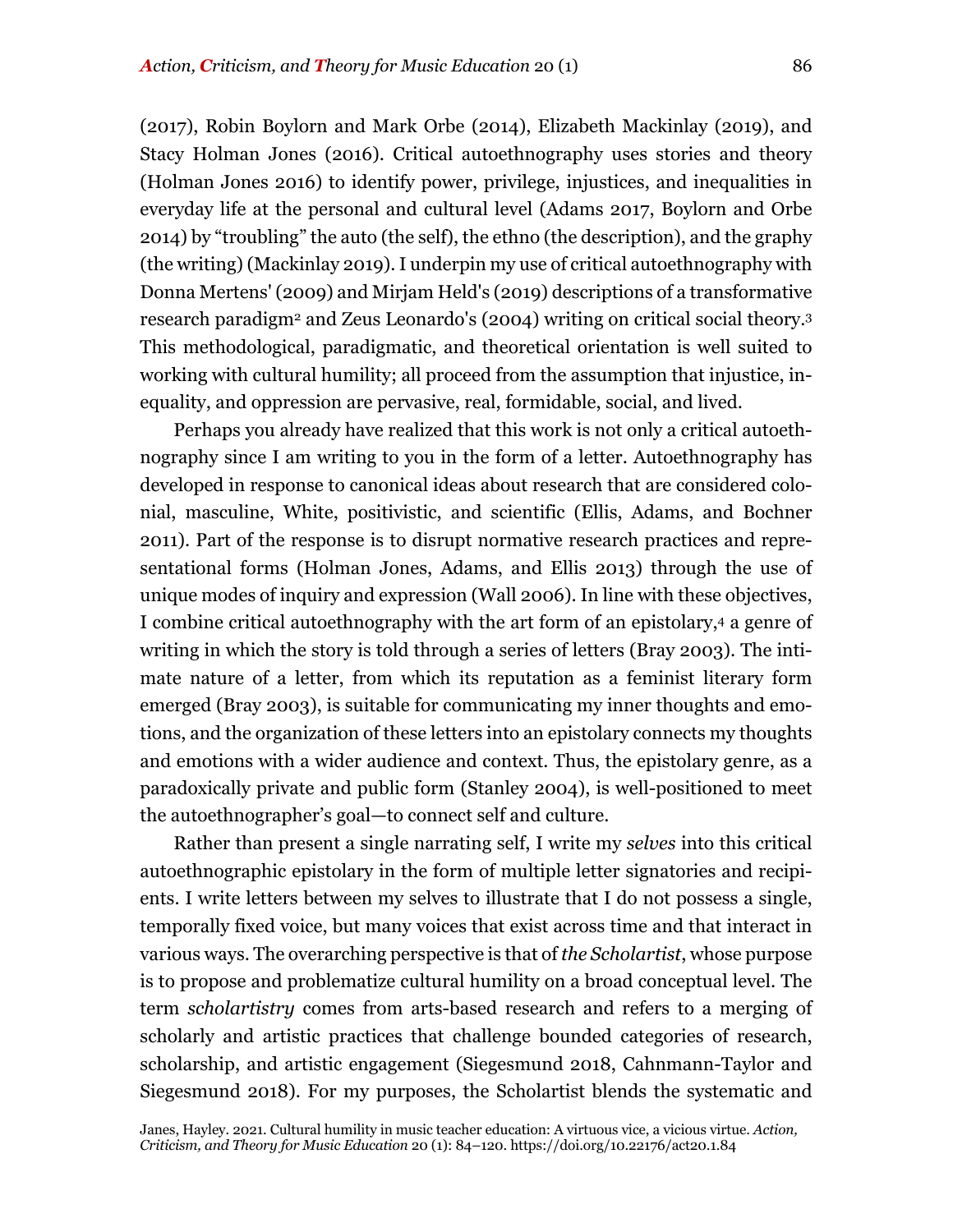critical use of literature (the scholarly) with an autoethnography presented through the epistolary art form (the artistic). The personal, informal, and conversational writing makes this research on cultural humility accessible and appealing to a broad readership—an aim of both autoethnographers (Gouzouasis and Ryu 2015; Adams, Holman Jones, and Ellis 2015) and scholartists (Cahnmann-Taylor and Siegesmund 2018). In this way, I hope that readers from various backgrounds will find the correspondence that follows engaging.

The other letter signatories and recipients adopt a similar writing style, but each serves a different purpose. *The Researcher* proposes and problematizes cultural humility specifically within the context of music teacher education, while *the Music Educator* represents a link between theory and practice, abstraction and examples, and training and teaching. The Music Educator's purpose is to provide personal examples that supplement abstract discussions and connect literature to lived experience. Finally, *the Student* corresponds with the other letter writers to learn about cultural humility. During the progression of the epistolary, the Student raises questions and poses challenges while contributing personal examples of music teacher education that are relatable and accessible. Though these selves represent different perspectives and ways of thinking, they also overlap and intersect. They are not distinct voices but many aspects of the same individual. The Student *is* the Researcher, who *is* the Music Educator, who *is* the Scholartist, who *is* the Student, and so on because they are *all* me. These epistolary selves express my plural and sometimes contradictory views to illustrate the complexity of cultural humility.

The representation of my selves is further complicated by the epistolary's disruption of linearity. Letters possess a "temporal doubleness" (Tucker 1993, 423) a time at which they are written and a time at which they are read, separated by the time it takes for the recipient to receive the letter (Stanley 2004). It is questionable at what precise time self-representation occurs (Tucker 1993), especially with the merging of past and present. The epistolary you are reading is in the past: a reader of a letter always knows that "the 'moment' of its writing has gone" (Stanley 2004, 208). However, in reading a letter, the past becomes the reader's present (Stanley 2004). And when exactly are you reading these letters—as they are written, as they are read by the recipient, or at some other moment (Tucker 1993)? Are they being read aloud or in silence? These letters between my selves allow me to put my thoughts and experiences from the past in conversation with my thinking in the present, so I can approach cultural humility from multiple vantage points.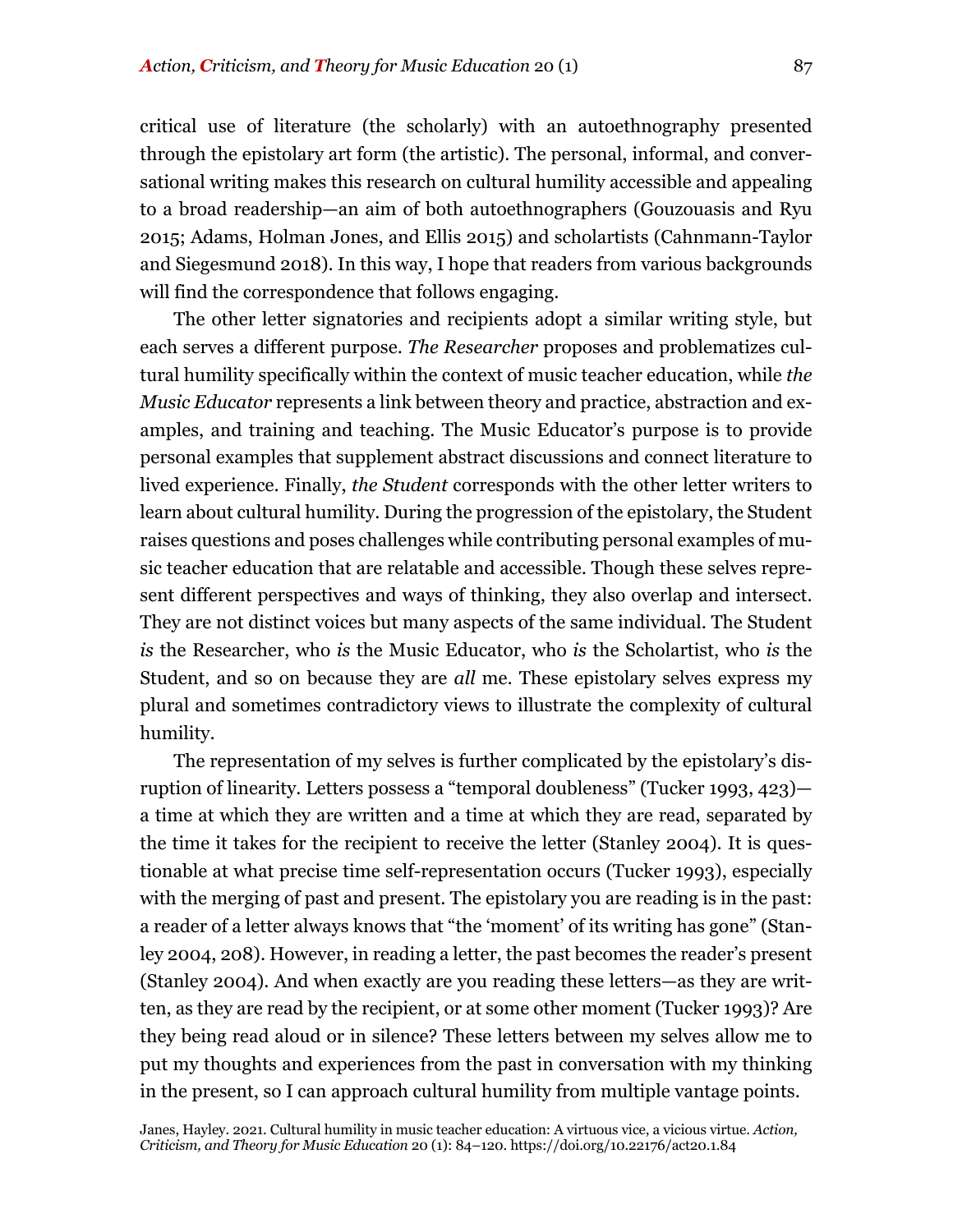I aim to both put forward and challenge cultural humility as a process for preparing music educators to think about, work, interact, and live with cultural multiplicity. By providing autoethnographic insights that come from one point in time, I present my multiple selves in the middle of figuring things out (Ellis and Bochner 2006). I embed literature throughout the letters, rather than write a contained literature review section, to reflect my continuous grappling with my experiences and thoughts. While resisting finality and closure, I embrace open-endedness in alignment with an autoethnographic "conception of the self (and society) as relational and processual" (Anderson and Glass-Coffin 2013, 79). Finally, in using an epistolary to structure my contemplations, I follow the tenets of arts-based research, the products of which "are closer in function to deep conversation and insightful dialogue than they are to error-free conclusions" (Eisner 2008, 7). I do not argue whether cultural humility should be dismissed or accepted within music teacher education. Rather, I suggest that a more contextual approach toward cultural humility should acknowledge its complexity and address the range of implications that may arise within music teacher education.

I write these letters for you. Judith Butler (2005) suggests the "I" is relational and comes into being because of a relation to another, to a "you." Who are you? I am who I am because of a "you" and write these letters not knowing into whose hands they may fall. As Carolyn Ellis (2000) advises, I hope you feel with the story, are engaged, evoked, and provoked while thinking about your positioning. Embrace the doubleness of identities that allows for both recipients of the letters and a recipient of the epistolary (Tucker 1993). While these letters are between my selves, in a way, they are also to *you*.

Sincerely, *The author*

# **Proposing Cultural Humility**

# *Student to Researcher5*

Dear Researcher,

I can't stand feeling under-prepared. That clammy, sinking-stomach sense of dread that I could have done more is unbearable. So unbearable, in fact, that I just have to write to you. Growing up, I participated in what I consider a "typical" North American music education: I started violin in my public-school strings program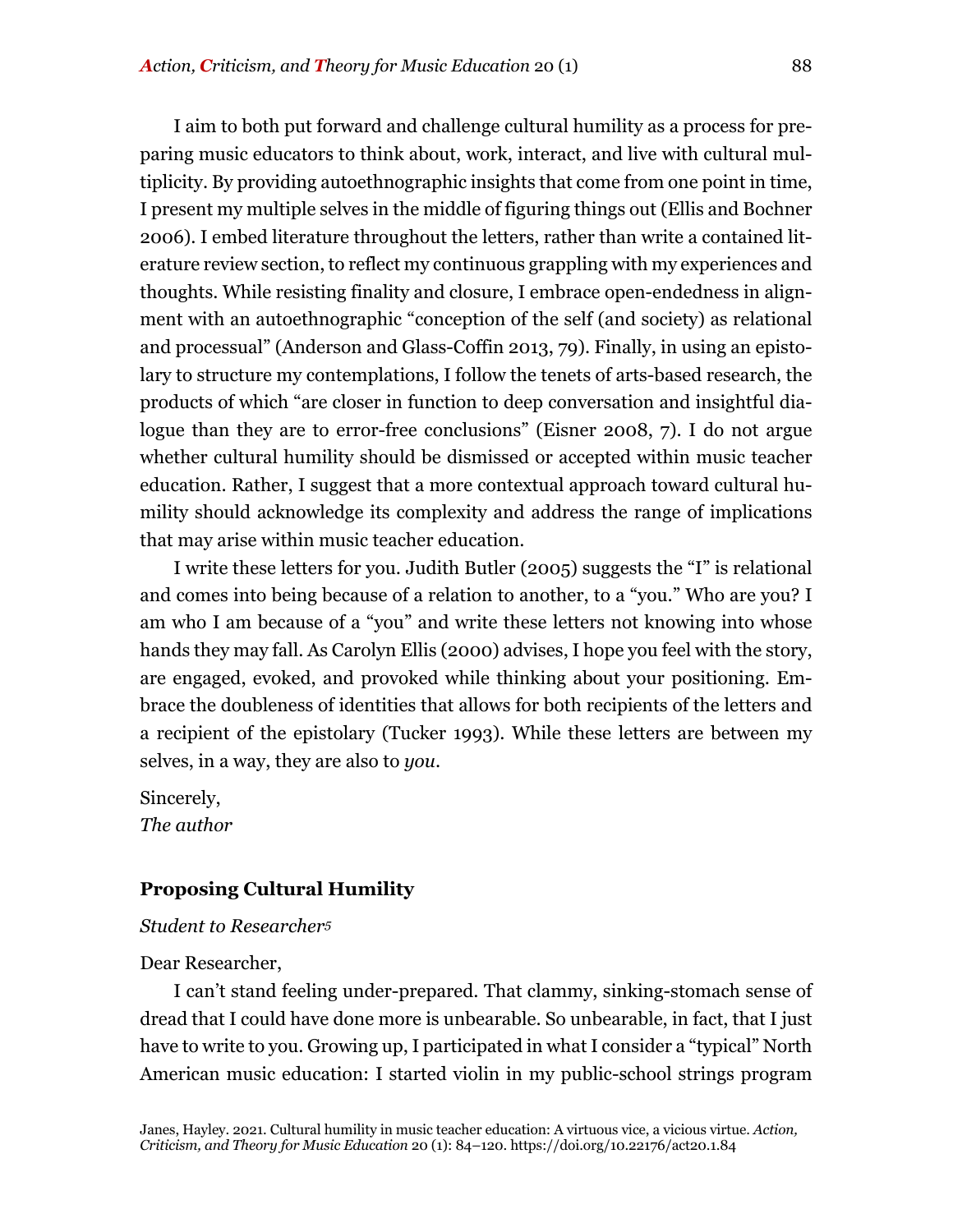and eventually took private lessons, played in youth orchestras, attended summer music camps, performed in music festivals, and completed music exams. Now as a music education student in my final year of university, I feel under-prepared to move outside my cultural comfort zone and uncertain how to teach music amidst cultural multiplicity (by this, I mean many cultures, broadly defined). I'm motivated by this disorienting dilemma to explore my own music teacher education.

In need of guidance, *The Student*

# *Researcher to Student*

# Dear Student,

Thank you for writing and please know that you are not alone in feeling this way. Current thinking on preparing music teachers for cultural multiplicity emphasizes the inclusion of many musical materials and practices (Bond 2017, Carson and Westvall 2016, Hess 2018a), teaching diverse student populations (Bond 2017, Robinson 2016), and teaching about related concepts such as oppression and privilege (Bradley 2006, 2007; Hess 2018b; Westerlund and Karlsen 2017). I detect an unease within the literature on music teacher education, given that diversity coexists with structural inequity, divisive politics, multiple forms of oppression, and violence against those perceived as "different" (Hess 2018a, 25). Some unease stems from a concern that pre-service music teachers are not being equipped with the attitudes, dispositions, and skills (Robinson 2016) required for navigating "diverse diversities and rapid societal change" (Westerlund and Karlsen 2017, 95). Perhaps you have started to acknowledge the importance of who is taught what music, how, why, and by whom, but are unsure how to act upon that acknowledgment. I have asked a music educator to write to you about their experience, so you may find a way to proceed.

# Regards,

*The Researcher*

# *Music Educator to Student*

#### Dear Student,

These uncomfortable feelings you are experiencing can lead to meaningful change. Initially, I also felt ill-prepared for the cultural multiplicity in my teaching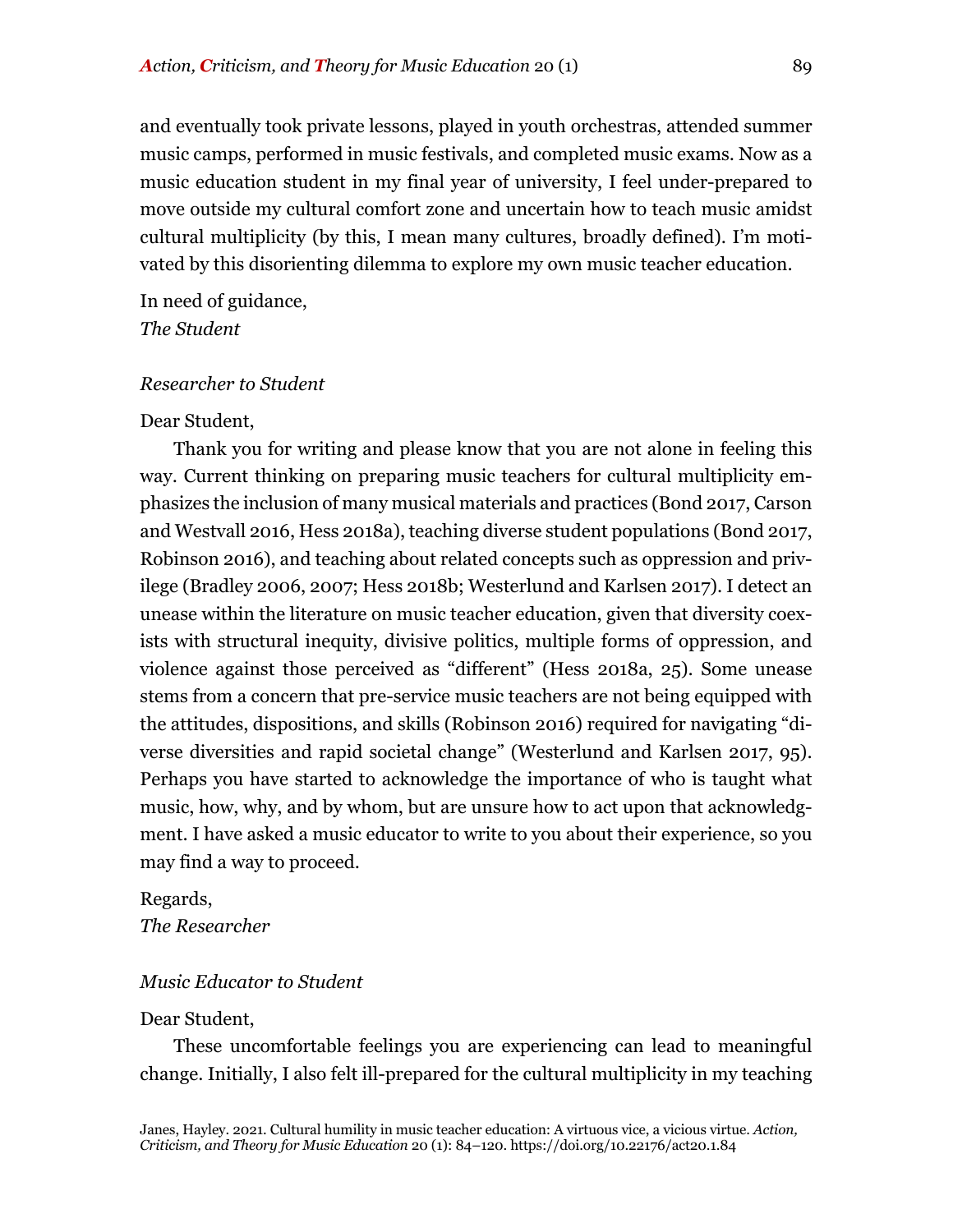practice, and it was this feeling that guided me toward the concept of cultural humility. Already an established concept outside of music education, cultural humility refers to engaging humbly with those who are culturally different from oneself. Culture is broadly understood as including, but not limited to, ethnicity, race, gender, age, religion, sexuality, socioeconomic background, education, ability, health status, profession, parent/non-parent status, where you live, and language.6 Such a broad conceptualization recognizes that each individual is unique because of the intersectional, dynamic, and complex nature of culture.

One often-cited justification for education research on cultural humility is a demographic divide between teachers and students (e.g., Tinkler and Tinkler 2016). A similar divide in music education is a point of concern: pre-service teachers are predominantly White and middle-class, whereas student populations are increasingly diverse (Bond 2017, Hess 2017, 2018b, Kindall-Smith 2012, McKoy 2013, Robinson 2016). Multiple facets of my cultural identities, as well as being racially and socio-economically privileged, make me feel that I am on the side of the divide that should exercise cultural humility. I consider cultural humility as a bridge for crossing that divide—a bridge constructed by multiple disciplines to navigate cultural differences. The Scholartist will know more about these multiple disciplines and so will join our correspondence on cultural humility. A letter should arrive shortly!

Best wishes, *The Music Educator*

#### *Scholartist to Student*

#### Dear Student,

I will start where the Music Educator left off. Can you imagine a rope bridge? I picture a narrow deck that sways in the wind and that may wobble slightly when walked on. Perhaps you imagine a bridge across a river or chasm, in a forest, or connecting the edges of a canyon or bluff. Using the bridge may feel uncomfortable or intimidating, especially if you are afraid of heights, as it shifts under each step. To cross that bridge, you need to be open to learning from both sides. Think of the two sides of the divide as different cultures and the rope bridge that connects them as cultural humility.

Cultural humility is an interesting concept to pursue, but we must engage with literature outside of music education to know more. American researchers in the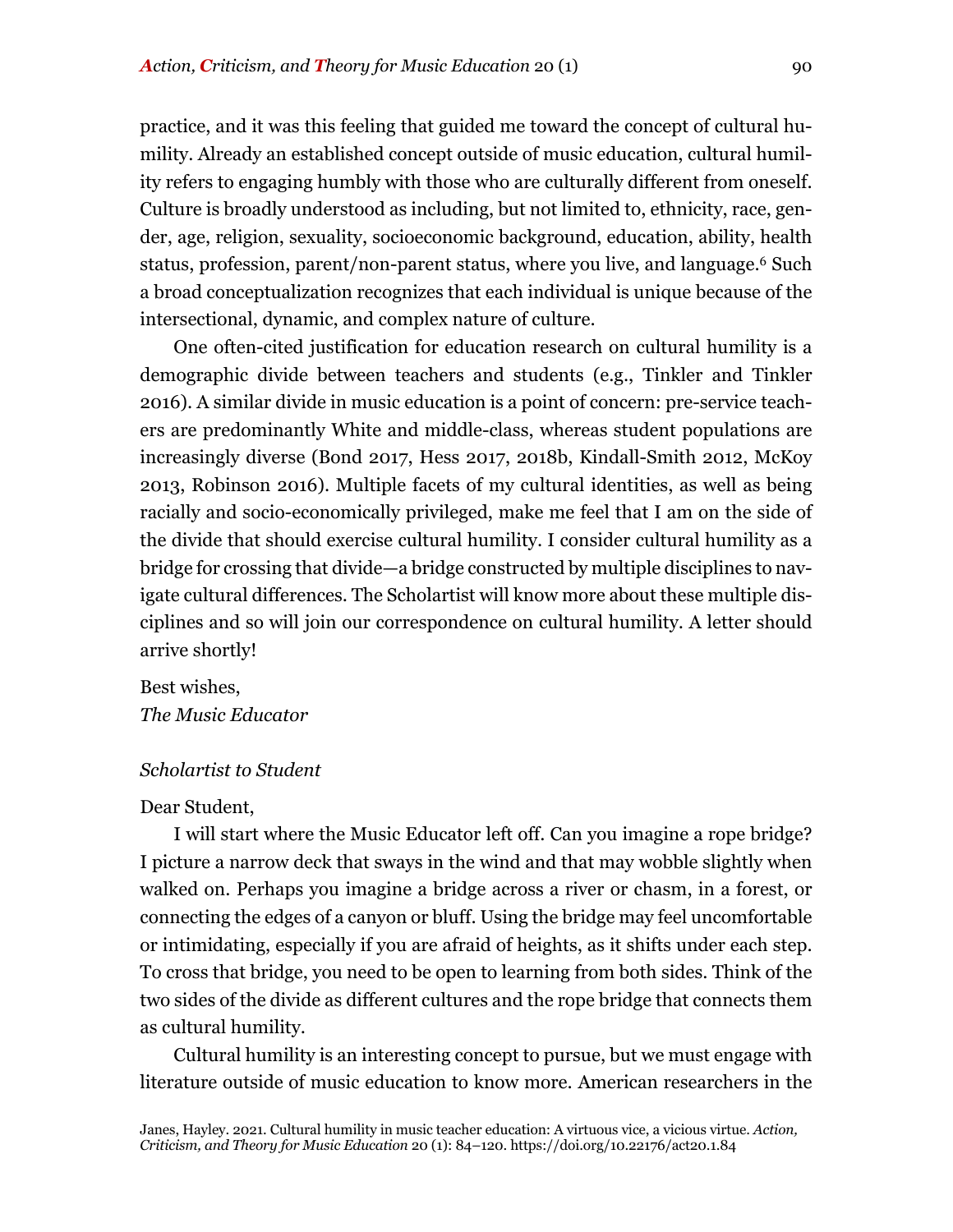field of medicine Tervalon and Murray-García (1998) originally coined the term *cultural humility*. Research on cultural humility within education is relatively minimal (Brown, Vesely, and Dallman 2016; Cervantes and Clark 2020; Lund and Lee 2015; Tinkler and Tinkler 2016; Vesely, Brown, and Mehta 2017) and emergent within music education (Conkling 2019, Dolloff 2020, Hess 2021). In contrast to education research, research on cultural humility within the health sciences and community services7 has grown substantially over the past two decades.

From,

*The Scholartist*

# *Student to Selves*

#### Dear All,

The term *cultural humility* may not be well established within music teacher education, but the idea of working with many cultures is. I've taken multiple ethnomusicology courses, and I've encountered the approaches of multiculturalism, culturally responsive education (Bond 2017), $8$  and cultural competence. Is yet another approach needed?

Yours truly, *The Student*

# *Researcher to Student*

#### Dear Student,

A good point. Ethnomusicology, which emphasizes "music in culture and music *as* culture" (Campbell 2004, 26, italics original), has a history of collaboration with music education (Campbell 2003). For example, ethnomusicologists have encouraged change in how music teachers are educated (Rice 2003, Schippers 2010) by promoting an expanded perception of ensemble, repertoire, and the social experience of music (Campbell and Higgins 2015). While I agree that the absence of cultural humility from music education literature does not necessarily justify its exploration, I think concerns about existing approaches create an opportunity to consider cultural humility. I will address some shortcomings of multiculturalism, culturally responsive education, and cultural competence.

Multiculturalism refers to the presence of many cultures and has been critiqued for restricting culture to race and ethnicity (Westerlund and Karlsen 2017),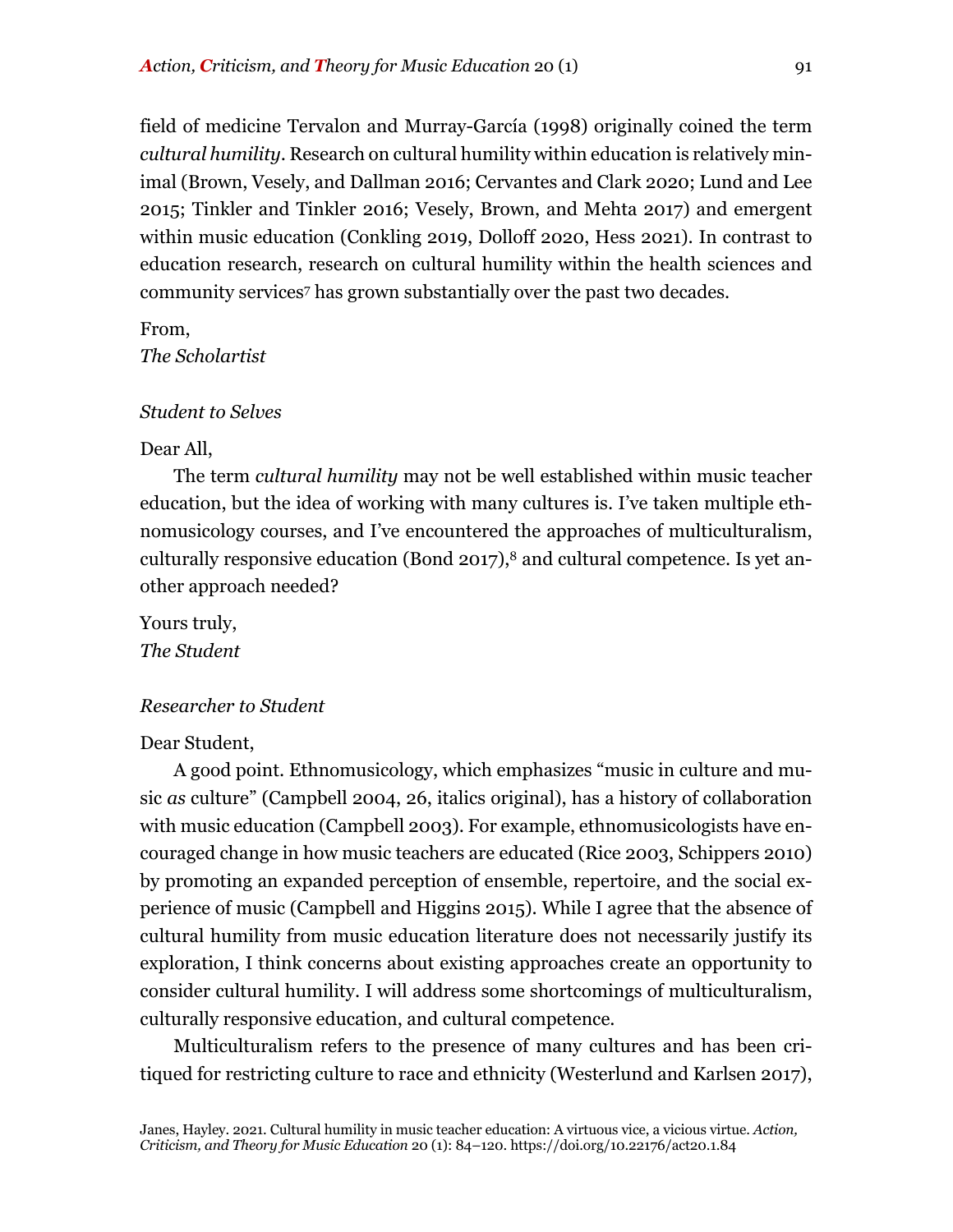for not requiring interaction between cultures (Carson and Westvall 2016), and for failing to explicitly address systemic issues, such as racism (Hess 2017, Bradley 2006). Think of multicultural music education as a table surrounded by a variety of chairs. Although many chairs (i.e., cultures of music) may be included *around* the central table, they remain on the periphery. The chairs never attain the central status of the table, for they represent the "multi" to the dominant canon, often the White heteropatriarchy of Western classical music (Bradley 2007).

A much more individualized approach characterizes culturally responsive education, which focuses on who and how one teaches (Abril 2013) by recognizing, validating, and including each student's culture in education settings (Bond 2017). I am reminded of a spotlight: though a culturally responsive approach may illuminate aspects of a student's culture, the complex and dynamic nature of culture (Cain 2015) results in a great deal being left in the dark. For example, students may not wish to disclose elements of their cultural identities (e.g., socioeconomic background, sexuality) but would prefer to keep them out of the spotlight. A spotlight also shines one way and may reinscribe hierarchies. Specifically, the literature suggests that it is the teacher who responds to the cultural identities of students, with little indication of a reciprocal relationship whereby students also respond to the culture of the teacher. The teacher's spotlight only shines on those who are present. While it would be unrealistic for all cultural identities to be present in a music education setting and for a music educator to respond to all variations, teachers need more guidance in responding to absent cultural identities.

Finally, cultural competence is the most controversial of these approaches and is intensely criticized outside of music education (e.g., Fisher-Borne, Cain, and Martin 2015). Cultural competence refers to the ability to effectively function within the context of various cultural beliefs and behaviors while also affirming multiple cultural experiences, values, and knowledges of students (McKoy 2013). Critiques focus on *competence*, with its implication of an endpoint for learning and, therefore, a static view of culture (e.g., Bennett and Gates 2019), a potential for mastery over another's culture (e.g., Tervalon and Murray-García 1998), and a reliance on knowledge to gain comfort with difference rather than addressing systemic inequalities (e.g., Fisher-Borne, Cain, and Martin 2015). To use one final analogy, cultural competence reminds me of a futile search for the horizon. Though there may appear to be a reachable destination and perhaps even a straightforward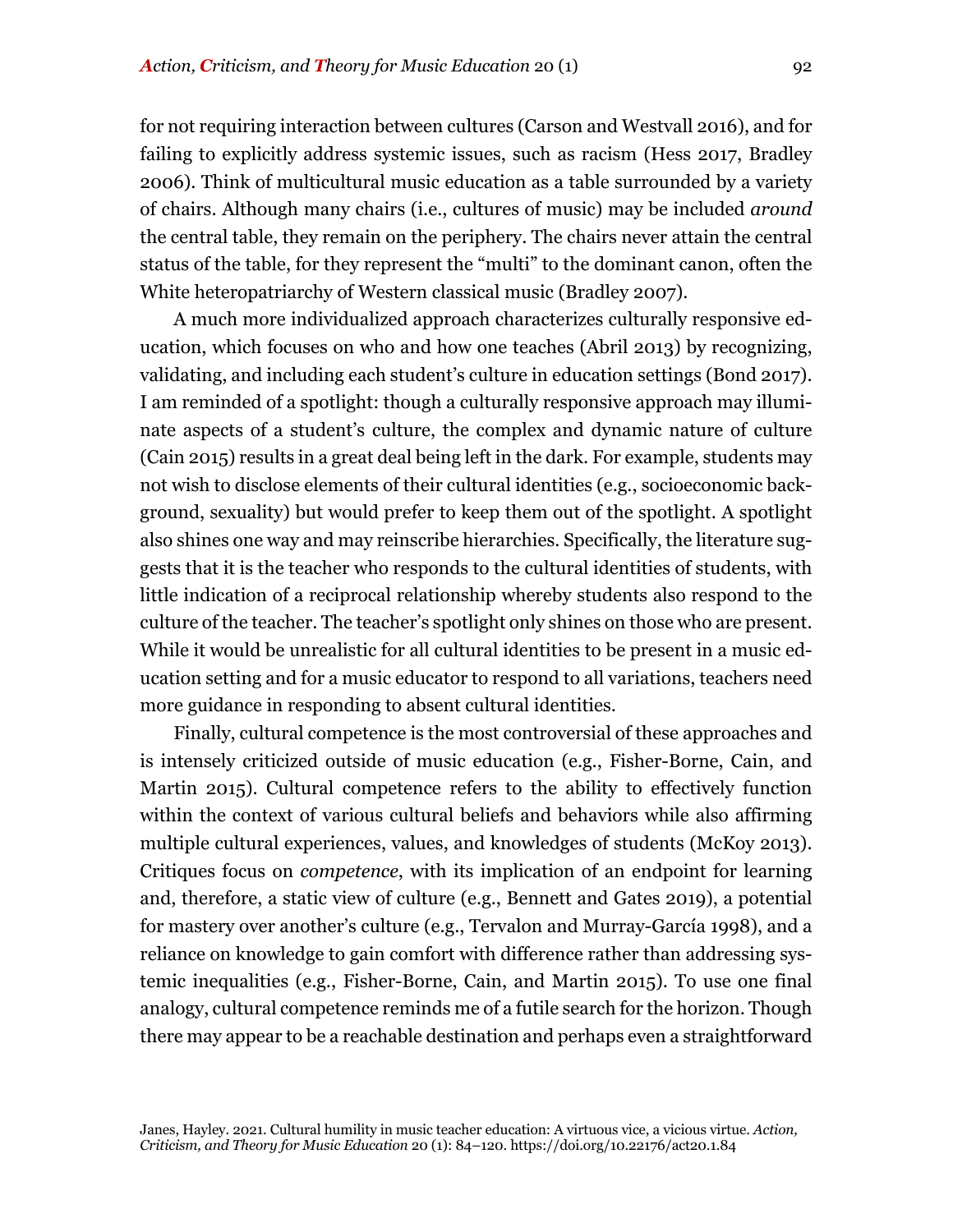path, no matter how much you learn about a culture, there is no endpoint for one to reach.

# Regards, *The Researcher*

# *Scholartist to Selves*

#### Dear All,

Since you seem to gravitate toward cultural humility, I will suggest a definition of the concept. This is important considering the numerous definitions circulating. To name just a few, cultural humility represents a link between cultural diversity and social justice, a lens for framing advocacy, a filter through which to gain awareness of culture (Fisher 2020); an attitude, a stance, a discourse (Dolloff 2020); a goal, a way of being, a commitment, and a process (Tschaepe 2018). Although originally defined as a process (Tervalon and Murray-García 1998), much more has been said about the concept of cultural humility since it was first introduced.

To organize the vast and varied literature on cultural humility that exists across a range of disciplines, I draw on the work of psychology researchers, Joshua Hook and colleagues (2013), who conceptualize cultural humility (and humility generally) as having an intrapersonal and interpersonal dimension. These dimensions provide a means of bringing together diverse literature and offer a starting point for music education. Overall, my synthesis of the vast body of literature on cultural humility suggests that cultural humility is an ongoing process for thinking about and working, interacting, and living with cultural multiplicity, broadly defined. The intrapersonal dimension involves a process of self-reflection, awareness, and critique. The interpersonal dimension balances this inward-focus and includes the formation of respectful relationships and challenges to power imbalances through advocacy and activism. To meaningfully engage with cultural humility on an individual and institutional level requires a third dimension that bridges the intrapersonal and interpersonal dimensions. This bridging dimension encompasses openness and accountability. I have created a visual representation of these dimensions, as shown in Figure 1, using arrows to represent the processual, continuous, and multidirectional nature of cultural humility. This figure can guide our continued discussion.

# From, *The Scholartist*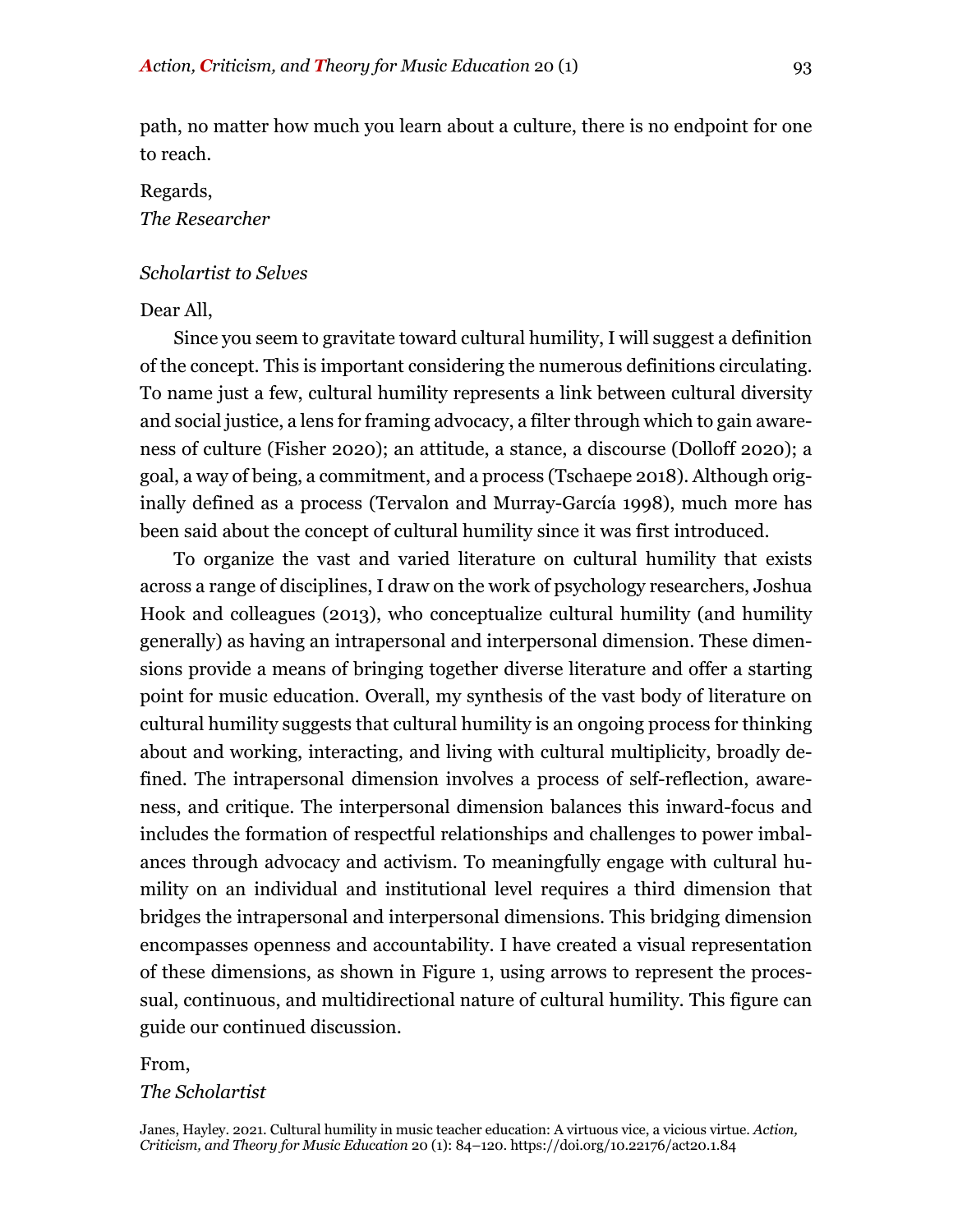

Figure 1 Tripartite model of cultural humility

#### *Researcher to Student*

Dear Student,

Do you have any examples relating to the intrapersonal dimension to supplement the Scholartist's discussion? I am curious about potential applications and implications of cultural humility on an individual and institutional level within music teacher education. The left of Figure 1 shows that the inward process of cultural humility involves engaging with the self through reflection, awareness, and critique (Bennett and Gates 2019, Lerner and Fulambarker 2018, Masters et al. 2019, Cervantes and Clark 2020). The intent is to surface and critically engage with personal biases, prejudices, assumptions, preconceptions, cultural conditioning, and worldview (Jisrawi and Arnold 2018). From this engagement comes an acknowledgment that any cultural worldview is limited, and there is an inability to understand the cultural identities and experiences of those who differ from oneself (Hook et al. 2013). Thoughts?

Regards, *The Researcher*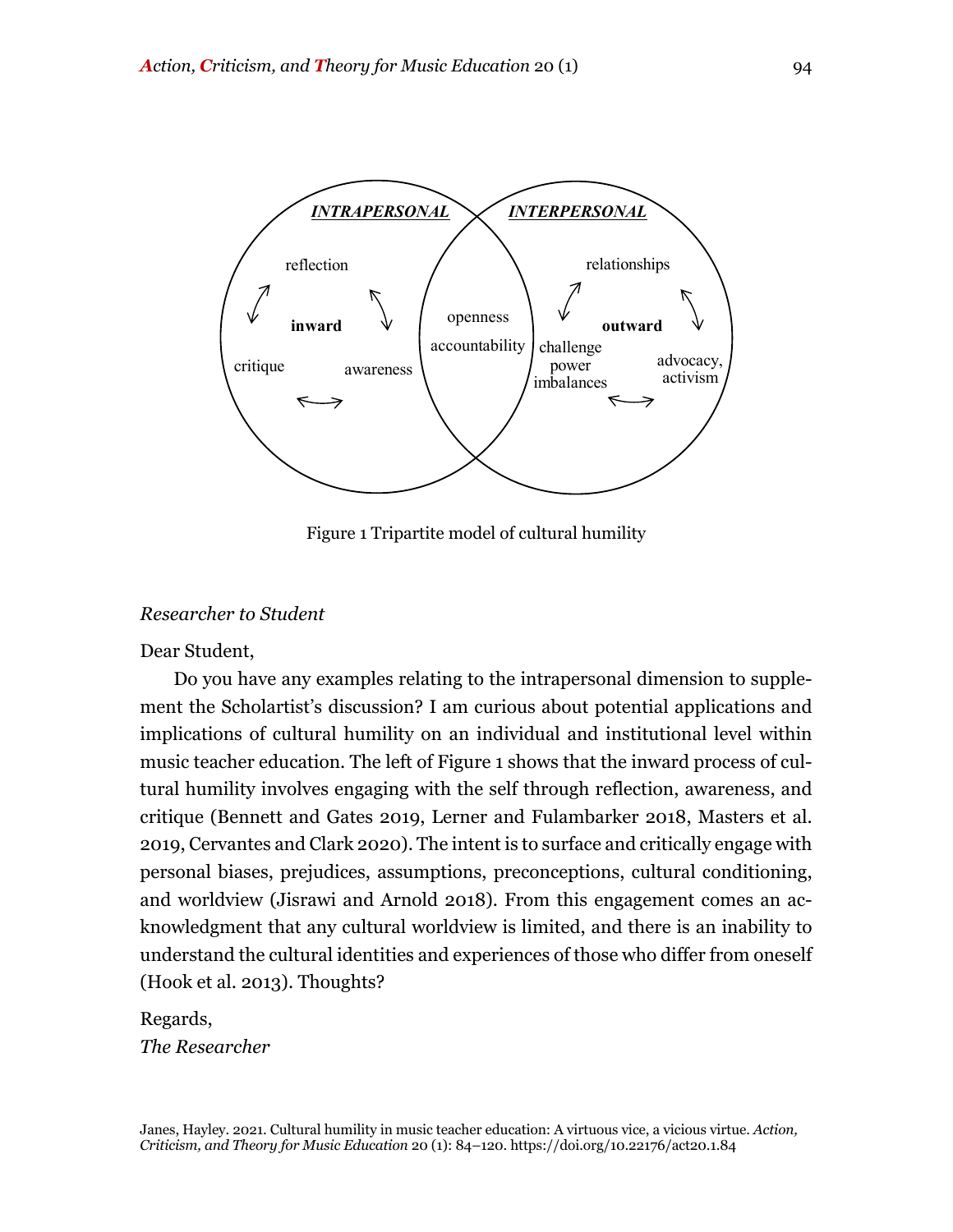#### *Student to Researcher*

#### Dear Researcher,

On an individual level, I'm reminded of one of my past assignments that involved writing about personal cultural identities. I wrote about my lack of culture because I was fully convinced that I was "culture-less"—narrowly thinking of culture as something possessed only by the exotic and ethnic "other," as something found elsewhere (Hess 2015). My whiteness, middle-class background, education, age, and cisgender female identity didn't figure into my self-description, nor did I interrogate the normative status of these identities and the privilege they afford me *not* to notice my culture. By engaging with the intrapersonal dimension of cultural humility, I now realize that my selves are largely absent from an assignment that was intended to be about me. At the time, I lacked the humility to confront my assumptions, biases, and prejudices about culture head-on. I can imagine music education students benefitting from the inward gaze of the intrapersonal dimension of cultural humility because it requires them to realize, reflect on, and ultimately critique the cultural identities *everyone* brings to *any* musical encounter.

The intrapersonal dimension is also relevant at an institutional level. Exercising cultural humility broadly in music teacher education could involve reflecting on which courses are mandatory and which are optional, where within the curriculum the challenge of looking inward does and does not happen, and what message this sends. In my music teacher education, mandatory courses on Western classical music are content-based (e.g., memorizing music history and theory terms) and skills-based (e.g., learning to conduct beat patterns and symphonic repertoire). Matters of oppression, privilege, systemic inequalities, and the resulting "isms" are included predominantly in elective courses that explicitly focus on "non-Western" material and practices. Discussing these important issues in optional courses sends the message that these are optional discussions. Within these elective courses, I challenge the content and mandatory status of Western classical music courses. This not only suggests that such engagement is optional, but that such challenges are not required to come from within Western classical music. I liken this to my lack of humility when writing about personal cultural identities and assumptions. From auditioning for the program to meeting the requirements to graduate, dead White men serve as gatekeepers. Perhaps one such implication of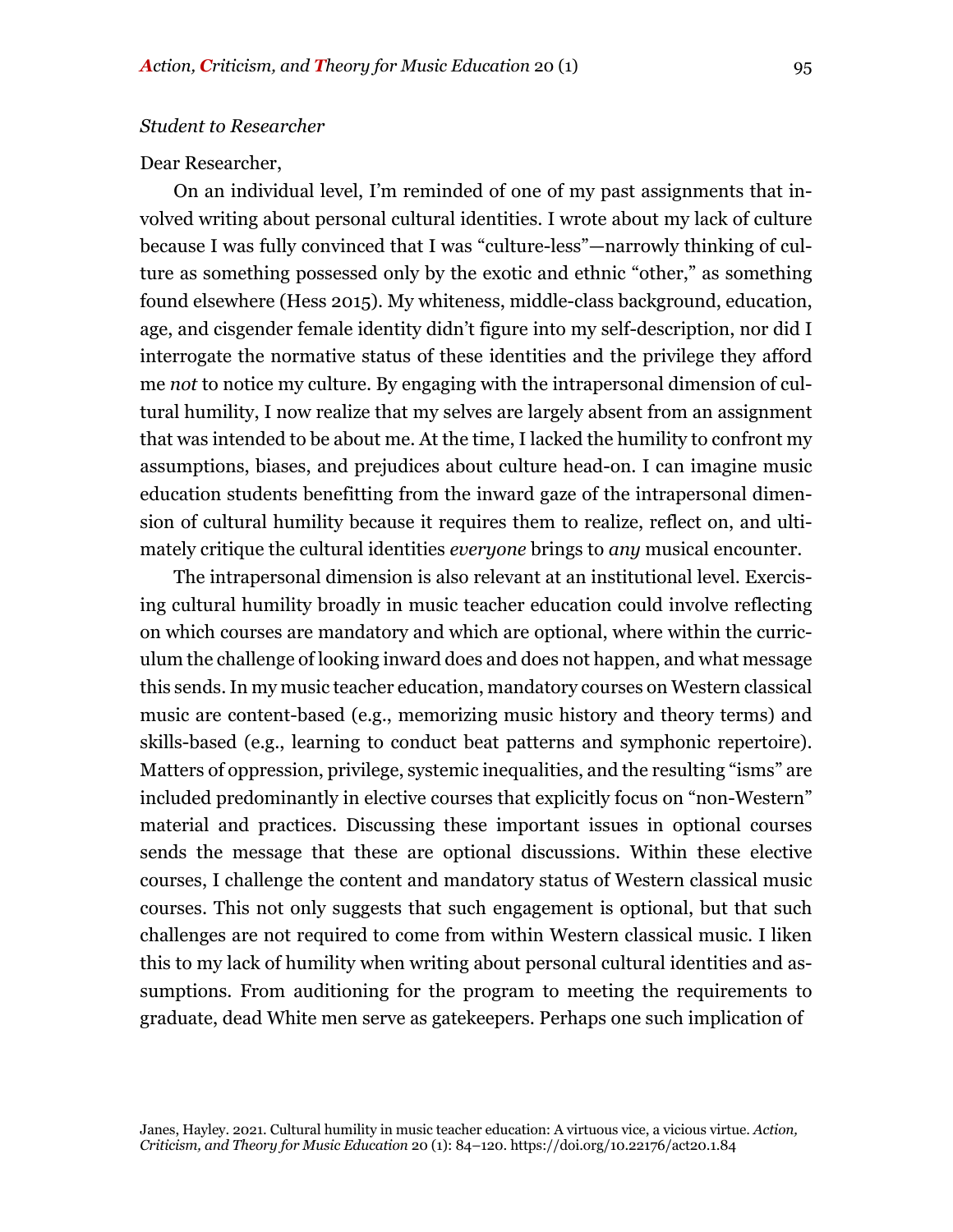cultural humility in music teacher education is the removal of these gatekeepers from their posts.

Yours truly, *The Student*

# *Researcher to Music Educator*

Dear Music Educator,

The student wrote to me with their thoughts regarding the intrapersonal dimension of cultural humility. Do you have any examples relating to the interpersonal dimension, individually and broadly speaking? On the right of Figure 1, the interpersonal dimension is characterized by an outward focus and willingness to engage with multiple cultures (Brown, Vesely, and Dallman 2016).



Meaningful and mutually beneficial relationships are central (Tervalon and Murray-García 1998). These relationships honour individuals as the expert of their lived experiences (Tormala et al. 2018) while also allowing them to decide what cultural identities are relevant and how much bearing they have in various situations (Tervalon and Murray-García 1998). Interactions occur between individuals, not cultures (Hurley, Kostelecky, and Townsend 2019), and so no person should be expected to be a spokesperson for their culture (Bennett and Gates 2019). Advocacy and activism support these relationships (Masters et al. 2019) and extend into practice and policy to mitigate power imbalances (Keselman and Awais 2018) and challenge the "structural forces and social, political, and historical contexts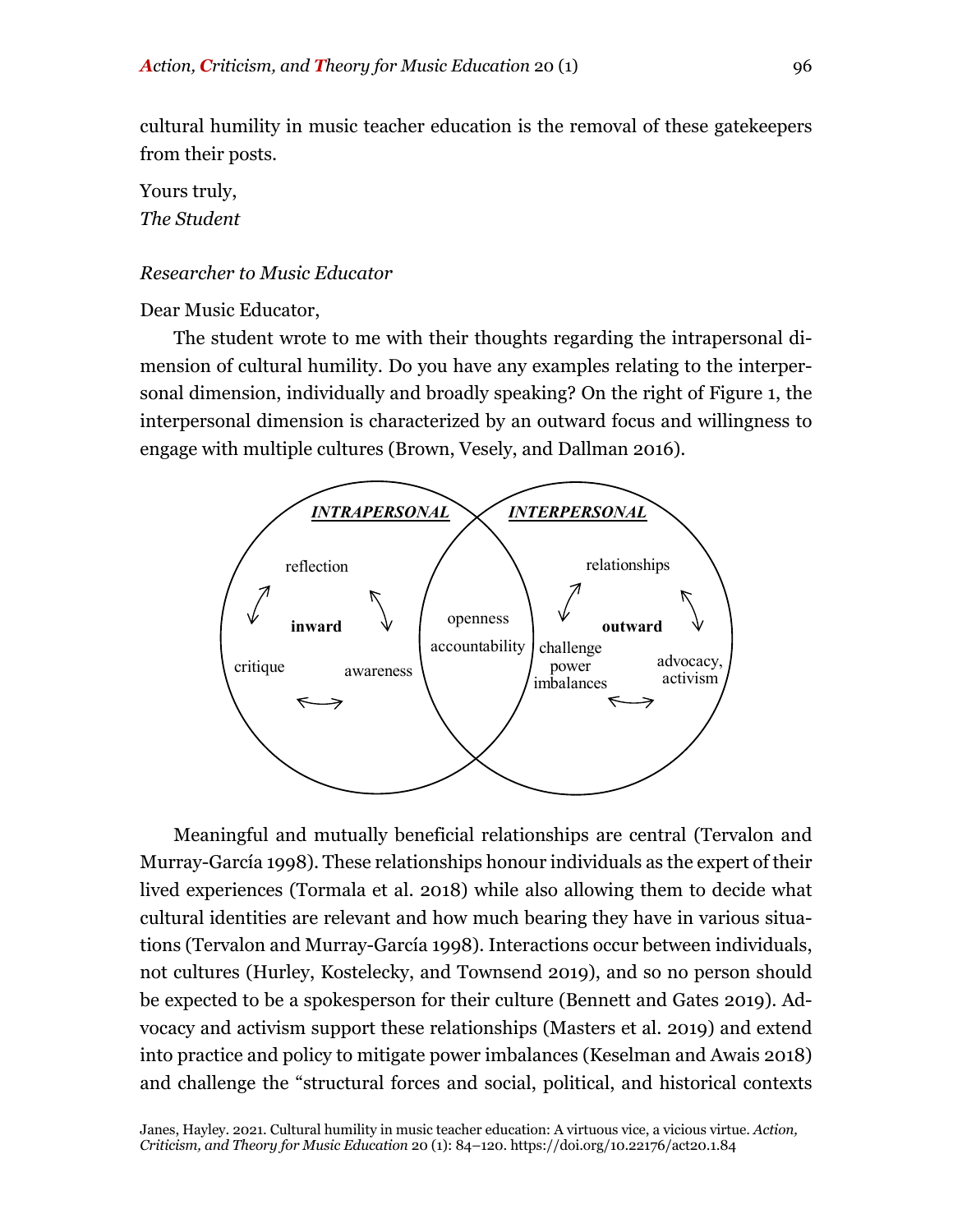that serve to marginalize and oppress communities, not just individuals" (Abe 2019, 3). Overall, the outward focus of the interpersonal dimension balances the more inward focus of the intrapersonal dimension.

# Regards, *The Researcher*

#### *Music Educator to Researcher*

#### Dear Researcher,

Some questions came to mind when I read your letter: who did my music education program prepare me to work with? Who was I unprepared to work with? Whose music was I taught to teach to whom, and how? I experienced an inner conflict near the end of my music teacher education. After being immersed in Western classical music for years, I couldn't help but feel a sense of pride over my growing knowledge of this genre. At the same time, I was experiencing an overwhelming sense of inadequacy when teaching violin at a local studio. I found myself faced with neurodiverse students, differently abled students, students from a range of socioeconomic backgrounds, students with varied family structures, students of diverse gender identities and expressions, and students from disparate and mixed ethnic and racial backgrounds. I relied on the familiar and taught them all "Twinkle, Twinkle" and Bach minuets, at a loss for how to relate to such a diverse group of students. When I began to incorporate the interpersonal focus of cultural humility into my practice, I realized that my inability to relate directly to the cultures of my students should not affect my ability to form meaningful relationships with each individual that could guide my teaching.

In response to your question about the interpersonal dimension on a broader level, I believe that cultural humility is not restricted to immediate encounters with students. Music teacher education can become a space to consider how music education as a discipline promotes and hinders the meaningful, respectful, mutually beneficial, and non-paternalistic relationships central to cultural humility (Tervalon and Murray-García 1998). For example, how might music education foster relationships that emphasize the importance of the human connection (Niknafs 2020)? How can these relationships become a force for advocacy and activism (Hess 2019) to challenge power imbalances? Equally important is acknowledging and confronting shortcomings. This would involve continually questioning what more music educators can (and must) do to dismantle systems of inequality,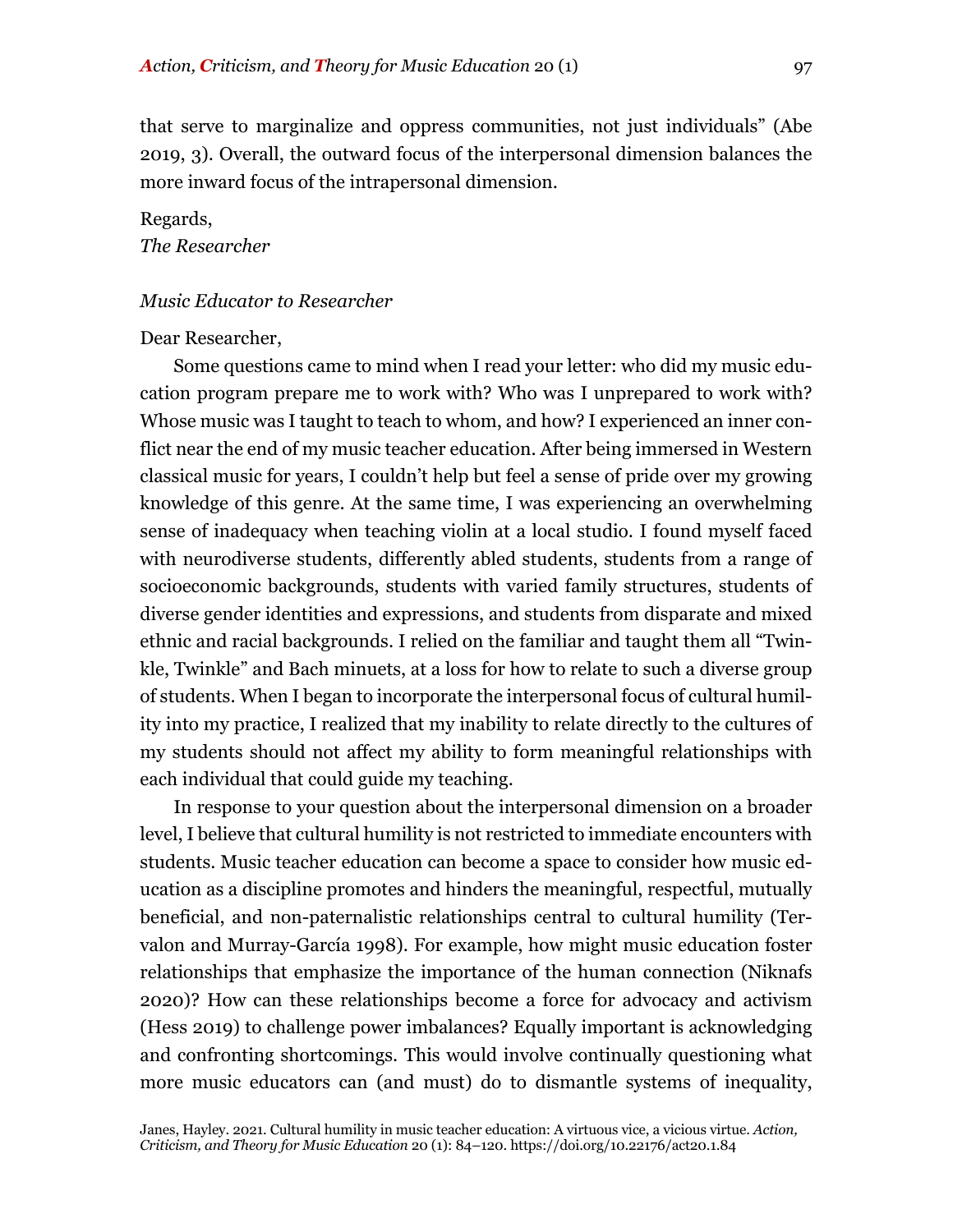oppression, discrimination, violence, and hate. It comes down to this: cultural humility requires a lifelong commitment (Tervalon and Murray-García 1998). The point at which you believe you are culturally humble is the moment at which cultural humility is most needed. Similarly, we can always do more within music education to improve the way we work, live, and interact with the multiplicity of dynamic cultures that exist.

Best wishes, *The Music Educator*

# *Researcher to Music Educator and Student*

Dear Music Educator and Student,

I appreciate your examples: critiquing personal assumptions, fostering meaningful and mutually beneficial relationships, and confronting disciplinary shortcomings. I also question what one may need to accomplish what you have suggested. Let me draw your attention to the middle of Figure 1, where the placement of openness and accountability emphasizes their applicability to both the intrapersonal and interpersonal dimensions. This is a significant expansion on the intrapersonal and interpersonal binary because it connects the two dimensions while also clarifying the need for openness and accountability in order to engage in the process of cultural humility on an individual and institutional level.

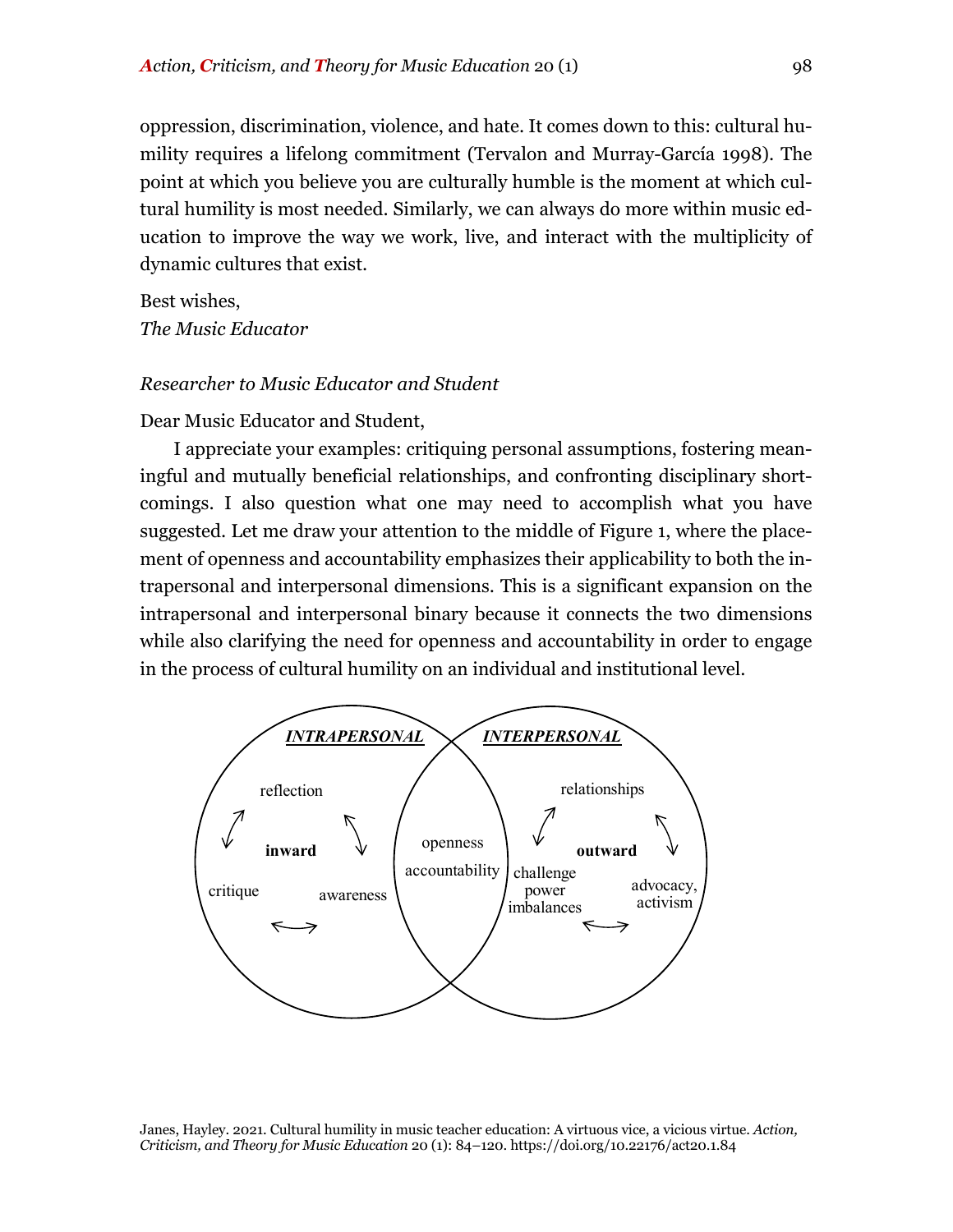An open stance helps avoid stereotyping and essentializing cultures and is foundational to cultural humility (Hurley, Kostelecky, and Townsend 2019). Instead of anticipating what a cultural interaction might be like, proponents of cultural humility advocate for openness toward self-reflection, awareness, critique, and the limitations of one's worldview (Hook et al. 2013); new ideas (Foronda et al. 2016); interacting with someone culturally different from oneself (Tschaepe 2018); the resources that exist as a source of strength within communities (Tervalon and Murray-García 1998); and the multiple understandings of and experiences with cultural diversity that exist (Lund and Lee 2015).

Finally, exercising cultural humility requires action-oriented accountability to engage in these intrapersonal and interpersonal processes on an individual and institutional level (Fisher-Borne, Cain, and Martin 2015). What has been your experience around openness and accountability in music teacher education, and how might they be applied institutionally?

Regards, *The Researcher*

#### *Student to Researcher and Music Educator*

Dear Researcher and Music Educator,

My music teacher education has opened my ears and mind to new ideas and many musical cultures. I've learned about the resilience of Indigenous peoples of Canada through their musical practices, the artistry of Ghanaian styles of drumming and dance through study and performance, and the politicization of rock music in Iran through the sharing of stories. Not only have I learned about madrigals, concertos, Monteverdi, Schumann, the Renaissance, and the French Revolution but also about plunderphonics, musical theatre, Jimi Hendrix, Tanya Tagaq, Neoshamanism, and the refugee crisis. I have written essays on Tuvan throat singing, Taiko drumming, the Truth and Reconciliation Commission of Canada (2015), Ewe drumming, and the Apache girls' puberty ceremony. However, I think the question is not only *if* musical multiplicity is included, but *how*. Most of these topics were in elective courses, whereas I studied madrigals, concertos, Monteverdi, Schumann, the Renaissance, and the French Revolution in mandatory courses. Additionally, the focus remained outward on learning *about* these topics rather than learning from direct experience. In contrast, I am required to play in an orchestra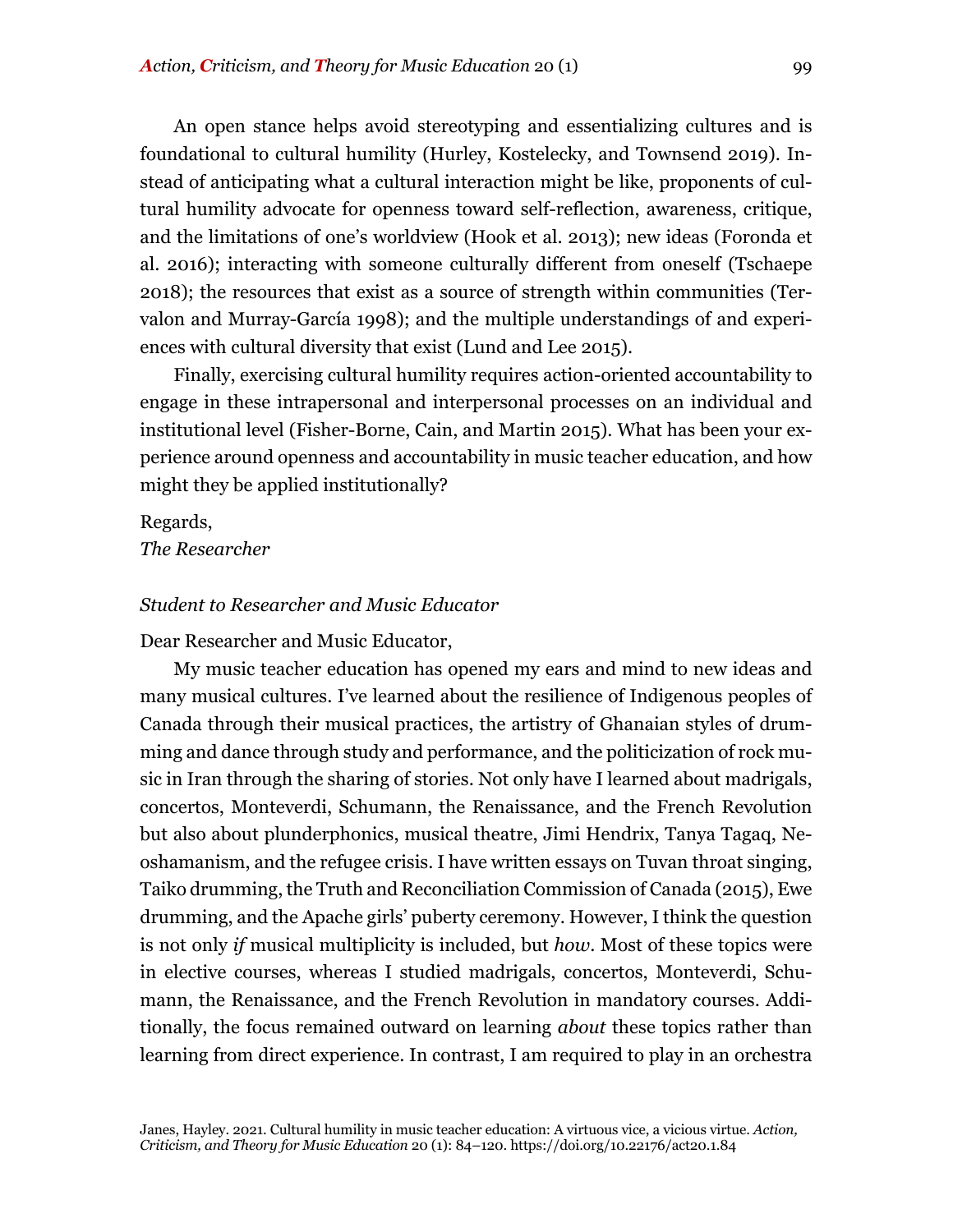for the duration of the program. I feel a sense of openness and yet, I still feel illprepared to teach anything besides Western classical violin.

# Yours truly, *The Student*

# *Music Educator to Student and Researcher*

# Dear Student and Researcher,

I can relate to your experience, Student. When I graduated, I felt an openness toward new ideas, multiple cultures, and learning from each musical interaction, but it wasn't enough. I was uncertain about my accountability as an individual music educator. It was a simple, yet pestering question: *now what?* I continue to find guidance in the words of social work scholar, Jennifer Abe (2019):

Cultural humility requires a cultural decentering and acknowledgment of oppression and power as our gaze shifts from our own perceptions of the world to see, instead, the reality of the other. And this gaze is not indifferent but instead regards the other in all her dignity and intrinsic value, with respect, openness, and a willingness to learn and to be changed (8).

In exercising cultural humility, I entwine accountability and openness. I'm accountable as an individual to remain open to the intrapersonal dimension, so I may continually remind myself that my perspective of the (musical) world is just that, *one perspective among many* (not all of which are treated equally). Engaging in the interpersonal dimension also requires openness and accountability; it involves decentering myself by moving away from my perspective and toward the larger structural forces that uphold multiple systems of oppression and require a collective effort to dismantle.

To your question, Researcher, about openness and accountability on an institutional level: I see this as cultural humility applied to the very idea of music education. Nasim Niknafs (2018) suggests that music education can be interpreted as a "cultural arena where questions of creativity, artistry, resourcefulness, legitimacy, circulation, consumption, and affectivity come to the fore" (158). To apply cultural humility to music education might involve institutions (and individuals) entering that "cultural arena" with an openness toward diverse narratives of music education and accountability to engage in them. Entering that arena from a position of cultural humility would require a "cultural decentering" (Abe 2019, 8) in order to "dismantle the implied assumptions that good music education should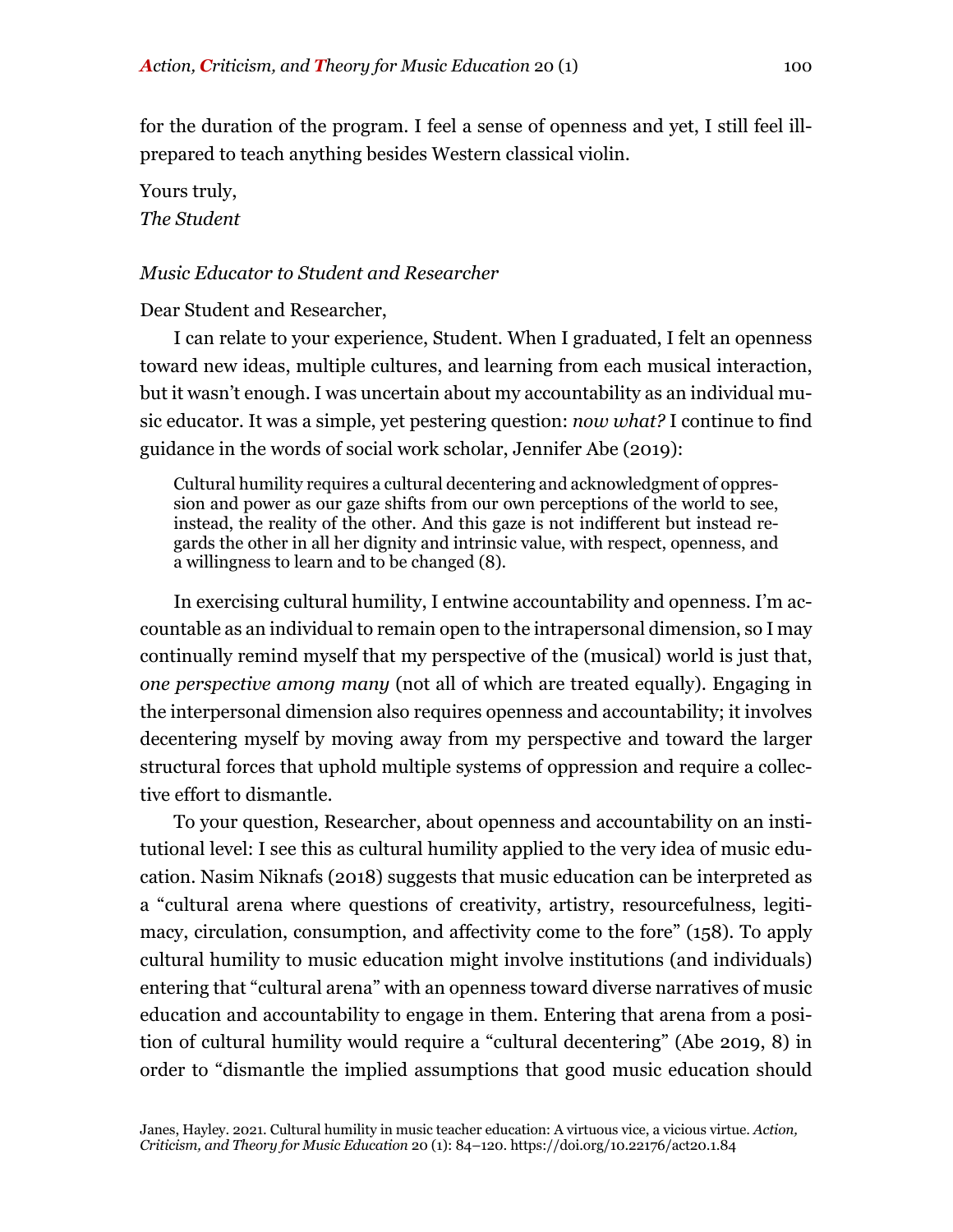take forms recognizable to Euro-American sensitivities" (Niknafs 2018, 171). Engaging with challenging questions9 is a place to start, such as whether the institutional ethos supports inclusion and respectful, substantive discussions of the musical implications of difference (Tervalon and Murray-García 1998, 122). However, most important is the accountability of institutions to *act* (Fisher-Borne, Cain, and Martin 2015), for "words matter and words have influence, but words do not, by themselves, magically create change" (Danso 2018, 421). Perhaps committing to the process of cultural humility could drive that change for music teacher education.

Best wishes, *The Music Educator* 

# **Problematizing Cultural Humility**

#### *Student to Scholartist*

#### Dear Scholartist,

I've been corresponding with the Music Educator and Researcher about your figure on cultural humility. The inward and outward focus, plus the emphasis on openness with accountability all sound wonderful, but I think that's the very problem. I had the opportunity recently to substitute teach for a community music program in a "vulnerable" part of the city. It seemed like an ideal opportunity for me, a White classical violinist, to enact cultural humility in practice. It didn't go wonderfully...

My hair was fuzzy. I felt sticky sitting on the bus while the rain pattered against the window; I was wearing too many layers under my raincoat, and I felt nauseous, too, from the stop and go of the bus and the musty rain smell. Perhaps it was nerves over what to expect. I clenched my violin case between my knees and unclenched my jaw; I was definitely nervous. There was still a way to go, and so as the bus bumped along, I tried to reflect on my assumptions, shortcomings, and cultural background to get to the root of these nerves. The realization that most of my teaching experience comprised teaching violin lessons to White students whose families could afford private lessons and wanted their children to learn classical violin had me feeling under-prepared (which I can't stand, as you might recall). Too bad I had learned about hexachordal combinatoriality rather than *how to teach music in a vulnerable community to students with vastly different cultural*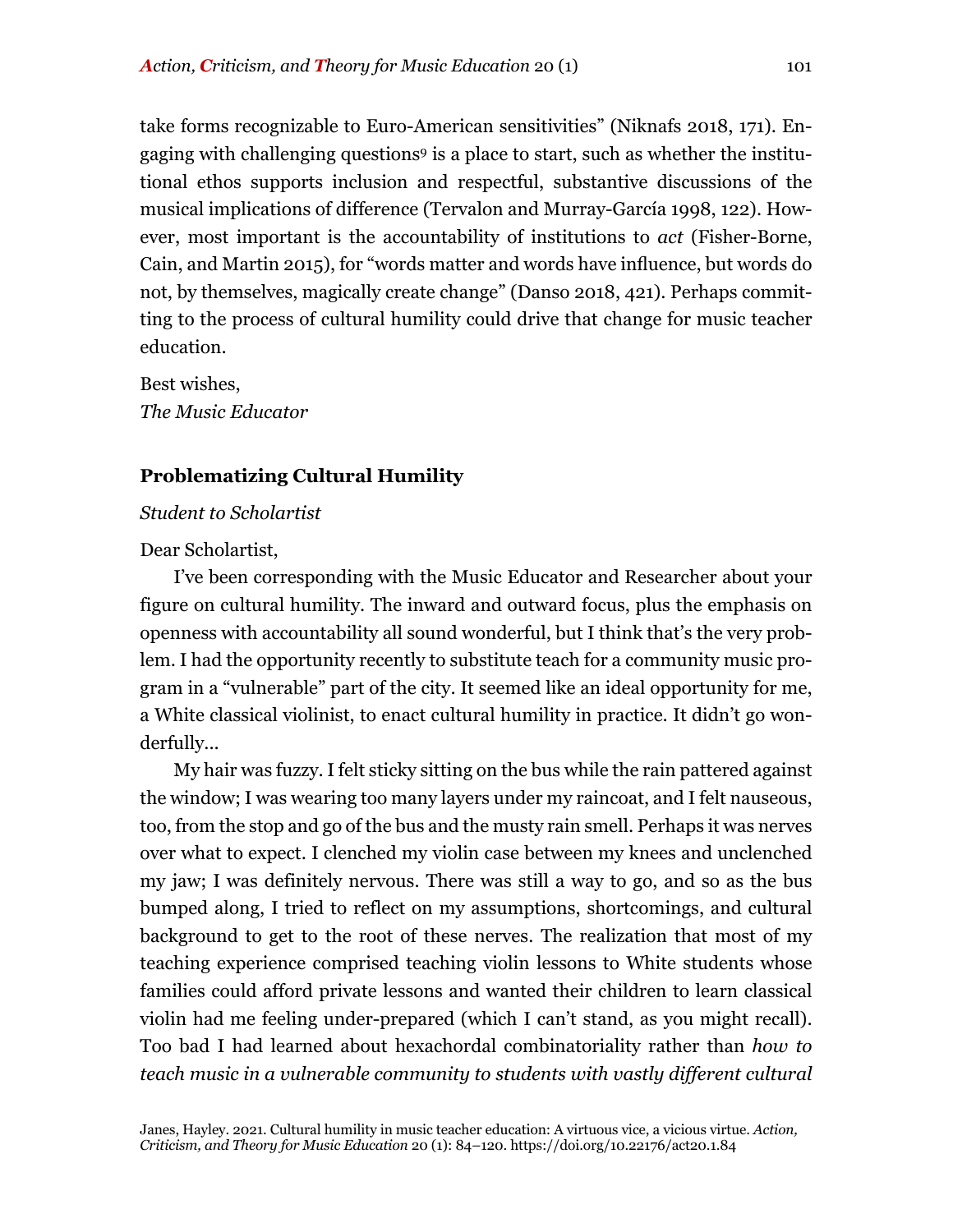*backgrounds from my own*. The bus stopped, and I stepped off, case slung over my shoulder, umbrella up. I felt that I was musically and culturally out of my element. While I walked toward the entrance of the school, I tried to focus my thoughts on being open to this new teaching experience, staying aware of my assumptions, and trying to foster relationships with the students. Cultural humility was my lifeline.

I wandered through the halls until I found a teacher who gave me a rundown of how things worked. Then it was just me and the students. They were a welcoming group of about twenty children, many of whom were Black, Brown, newcomers to Canada, and/or from low-income families. The first challenge for my White ears were the names of the students. I needed to learn these names correctly if I were to have a respectful relationship with these students, and so we played a game where each student introduced themselves. For the warmup activity, we played a movement game using songs the students requested. After a chorus of "that was fun!" it was time for the next activity which, according to lesson ideas that the teacher had left for me, was playing Orff instruments. I was trying to stay open to what these students were interested in, and so I thought I was acting from a place of cultural humility when I decided against having these students play Orff instruments. Surely xylophones, metallophones, and glockenspiels weren't "relevant." The students were excited to show me their music theory knowledge, and so we continued the lessons on reading notation and counting quarter notes.

When it came time to wrap up the class, I realized that I was operating on another assumption: it was problematic that the purpose of this introductory program was to prepare these students to eventually learn violin. Having caught myself in that moment, I shifted to a place of humility to try to gauge how these students felt about the program. When I took out my violin and asked if they wanted me to play for the final movement game, they were bursting with excitement. These students *really* wanted to play violin.

While sitting on the bus heading home, I reflected on the mixed feelings I had about the experience. Knowing about cultural humility had helped me accept this position when it was offered, but I felt bad about all the assumptions I had made. I realized I had been nervous because I had assumed that these children would be challenging to work with, given the community in which they lived. I had also been nervous to teach students who were different from me, both culturally and musically. Although I had tried to enact tenets of cultural humility such as being selfreflective and open toward the musical interests and strengths of these students, I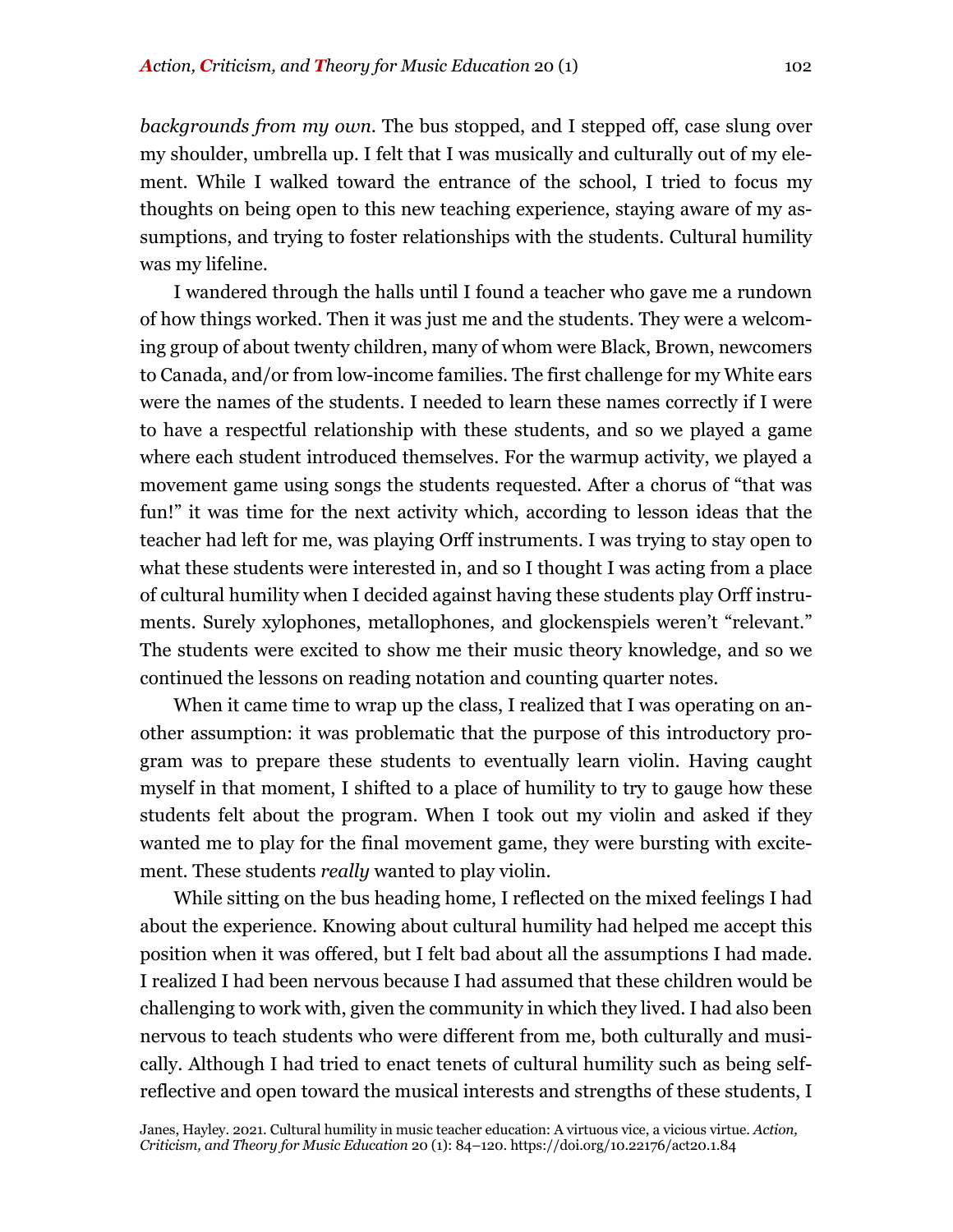had also assumed that cultural humility would transform my teaching and make challenges easier. I'm now left with the impression that I'm missing something about cultural humility, something that would explain why cultural humility didn't help me teach in the very context it's intended to be of use.

In need of guidance once again, *The Student*

#### *Music Educator to Student*

#### Dear Student,

Please excuse my interjection. I thought I might provide my insight about your experience before the Scholartist goes deeper with cultural humility. Your account included different types of assumptions—those of which cultural humility made you aware and those that you had about cultural humility itself. You reflected on and were aware of assumptions you were making while on the bus, while teaching, and while heading home. Critique, a tenet of the intrapersonal dimension, can help push reflection and awareness further. For example, your attempt at using cultural humility in connection with the Orff instruments revealed another assumption to be interrogated: that Orff instruments are not relevant to this demographic of students.

There are also some assumptions you made about cultural humility that may have contributed to your impression that the concept did not help you teach in this context. Though I appreciate your attempt to use cultural humility, you also assumed that just *knowing about* cultural humility leads to change. Cultural humility needs to be practiced, and this takes time and experience. Remember, cultural humility is a process, and it is a process that happens on an individual and institutional level. I noticed that you underestimated the importance of institutional support to foster the development and practice of cultural humility. Such support is important to enact the interpersonal dimension. Perhaps your experience would have been different if your music teacher education had included cultural humility.

The next assumption about cultural humility is one that you identified: that it sounds wonderful and would transform your teaching by making challenges easier. In other words, you assumed that cultural humility is "all good." Our letters to date may have contributed to this perspective and may have also given the impression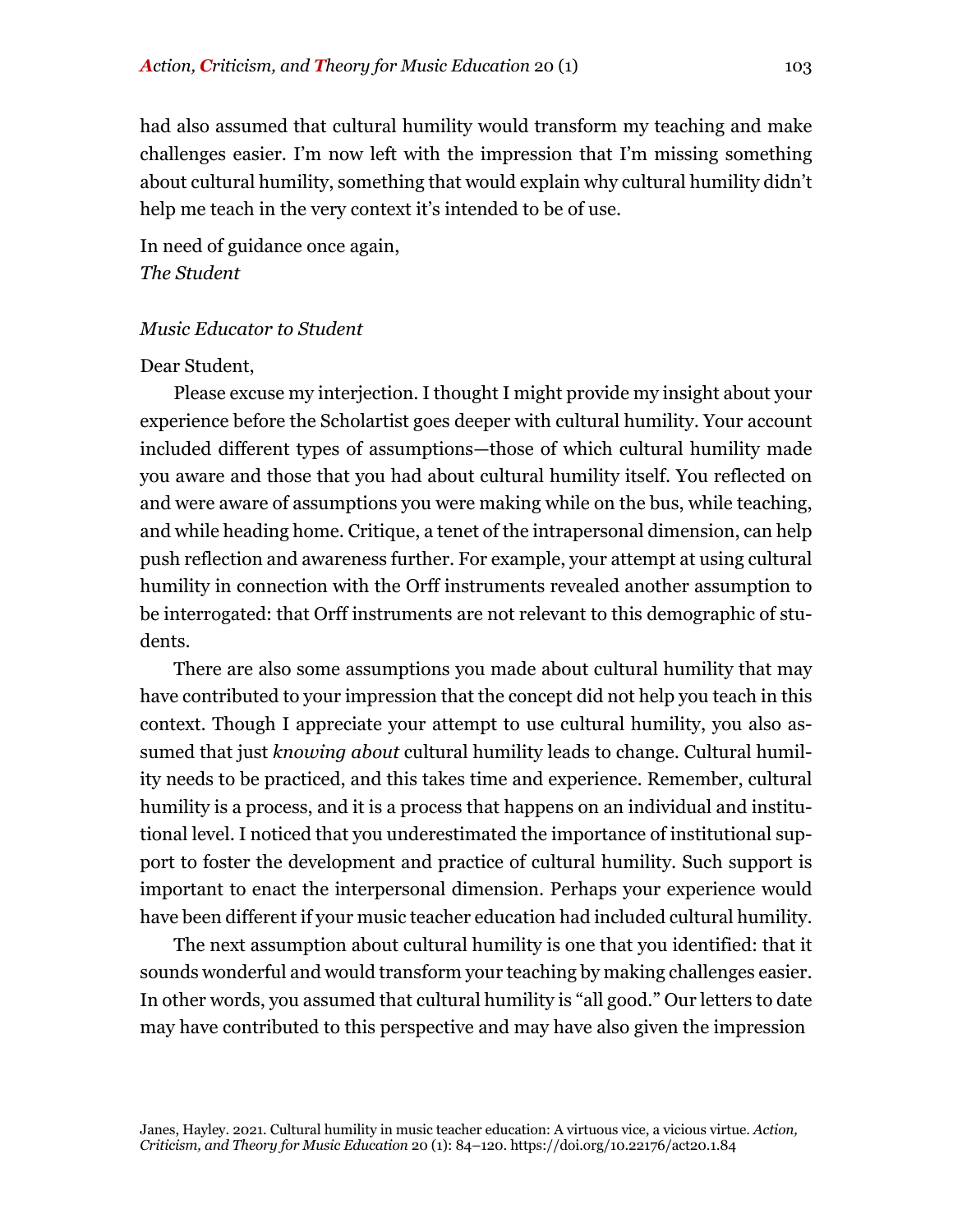that cultural humility can easily transfer to music education. Perhaps the Scholartist can address these shortcomings and explore what is missing or rather, going unnoticed within the concept of cultural humility.

# Best wishes, *The Music Educator*

# *Scholartist to Student*

# Dear Student,

The Music Educator is correct. There is an element of cultural humility we have yet to explore. Literature across disciplines is overwhelmingly *positive* toward cultural humility, though some concerns have been raised, such as its time-intensive and financially costly training (Sprik and Gentile 2020) or its lack of originality (Danso 2018). Humility's reputation as a virtue, a socially valued attribute (Weidman, Cheng, and Tracy 2018) that makes one more admirable (Murphy 2017) is largely responsible. Various religions<sup>10</sup> and the positive psychology movement uphold this reputation, which has implications for the concept of cultural humility. Specifically, social work scholar Ransford Danso (2018) argues that research relies on the semantic appeal of cultural humility. Just the *sound* of the concept is appealing to people, and I have gotten positive responses when just mentioning cultural humility without having to provide any further explanation.

I am unsettled and reminded of a warning from Sara Ahmed (2012), that "solutions to problems can create new problems" (46). I turn now to literature from philosophy and psychology, for humility is a complicated concept that "cries out for interdisciplinary inquiry" (Murphy 2017, 19). A problematization of humility and its virtuous reputation is necessary to explore what is going unnoticed within the concept of cultural humility.

To start, there is the theory that humility is a cluster virtue (Murphy 2017) that it is at the core of a group of virtues such as love, compassion, forgiveness, altruism, generosity, gratitude, and empathy, which all require humility's otherorientedness (Worthington, Davis, and Hook 2017). If cultural humility is similarly a cluster virtue, then perhaps exercising cultural humility requires more than just humility. Pride could even be present. Psychology and neuroscience researcher Michael Spezio, along with philosophers Gregory Peterson and Robert Roberts (2018), define humility as the intentional absence of the vices of pride, not pride itself. Pride can coexist with humility so long as it does not deteriorate to an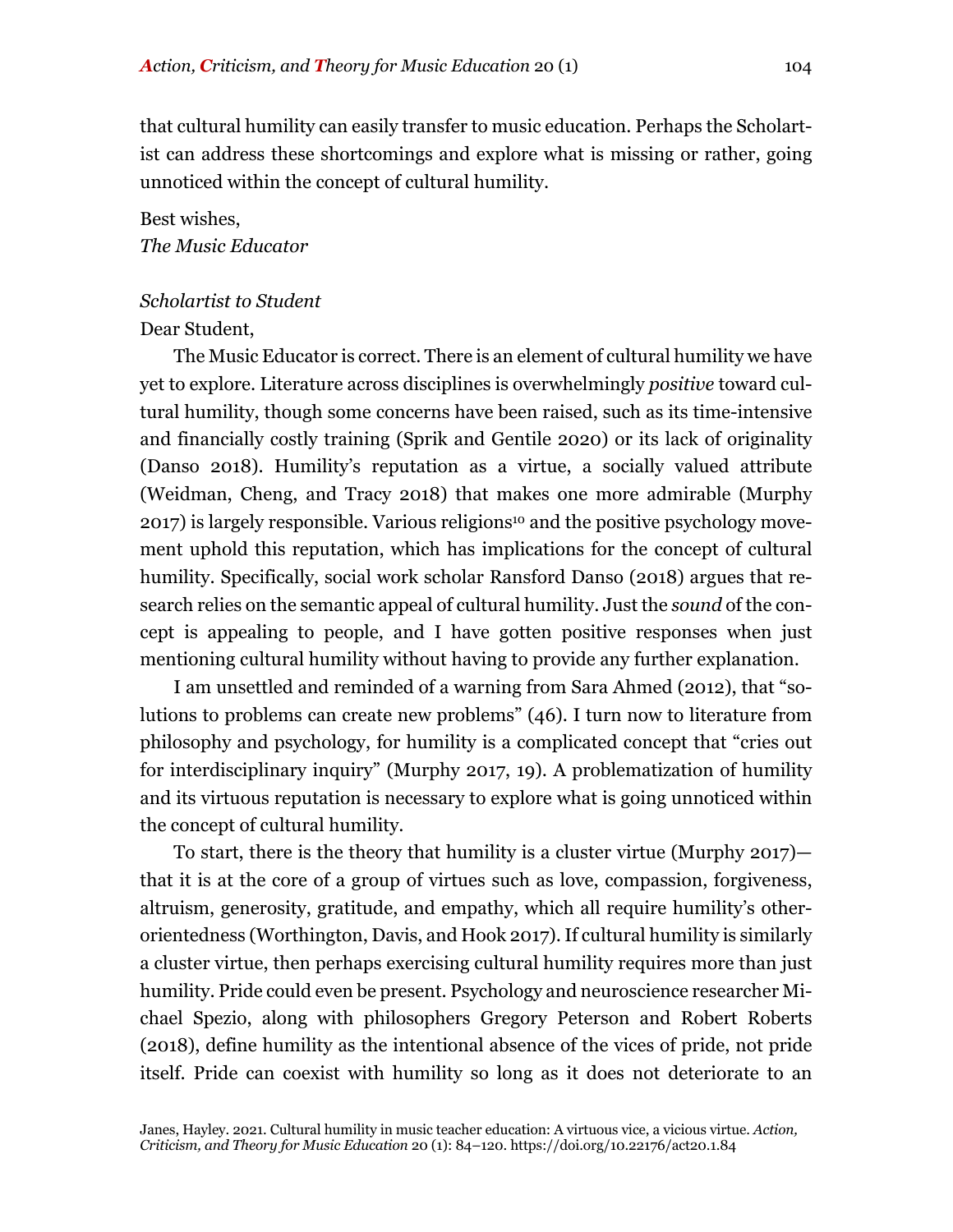"unrestrained inflation" (Spezio, Peterson, and Roberts 2018, 3) of the value of the self and associated groups. Such unrestrained inflation results in the vices of pride, which include grandiosity, domination, hyper-autonomy, arrogance, vanity, snobbery, and envy (Spezio, Peterson, and Roberts 2018). Though Spezio and colleagues (2018) are not writing specifically about cultural humility, they list some vices of pride that could be considered vices of *cultural* pride. The deterioration of cultural pride could result in vices such as "racism, sexism, ethnic hatred, religious hatred, and homophobia" (Spezio, Peterson, and Roberts 2018, 3). Cultural humility could thus coexist with cultural pride but would require the intentional absence of the *vices* of cultural pride that result from unrestrained inflation of the self and associated groups.

I am still troubled by your fundamental assumption that cultural humility is "all good," as pointed out by the Music Educator. The problem with both the cluster virtue theory and the theory that humility is the intentional absence of the vices of pride is that they support dichotomous thinking. Whether cultural humility is a cluster virtue and/or is the absence of the vices of cultural pride, we are limited to thinking that having cultural humility is "good" and not having it is "bad." An inability to interrogate our assumptions about cultural humility using these theories leads me to consider if there is a negative side to humility. Even if the vices of cultural pride are absent when exercising cultural humility (e.g., absence of homophobia), perhaps vices of cultural humility can be present.

Psychologist Aaron Weidman and colleagues (2018) explored the "dark side" of humility through a bottom-up analysis of the psychological structure of humility, which incorporated theological and philosophical perspectives and popular opinion. Their findings suggest that humility can take either an appreciative (positive) form or a self-abasing form involving negative self-evaluation, shame, low self-esteem, and submissiveness. Cultural humility could take a self-abasing form and bring up feelings of self-deprecation, which might explain why you felt "bad" about the assumptions you made rather than appreciating the attempt and the learning that came from the teaching experience.

I am still not satisfied. Recall Figure 1 from our previous correspondence, which presented cultural humility as having an intrapersonal, interpersonal, and bridging dimension. Restricting the negative side of cultural humility to forms of self-deprecation only addresses the intrapersonal dimension because the focus remains on the self. What if cultural humility is vicious overall? "Vicious" derives from the Latin word *vitiōsus* which means faulty, defective, corrupt, and/or wicked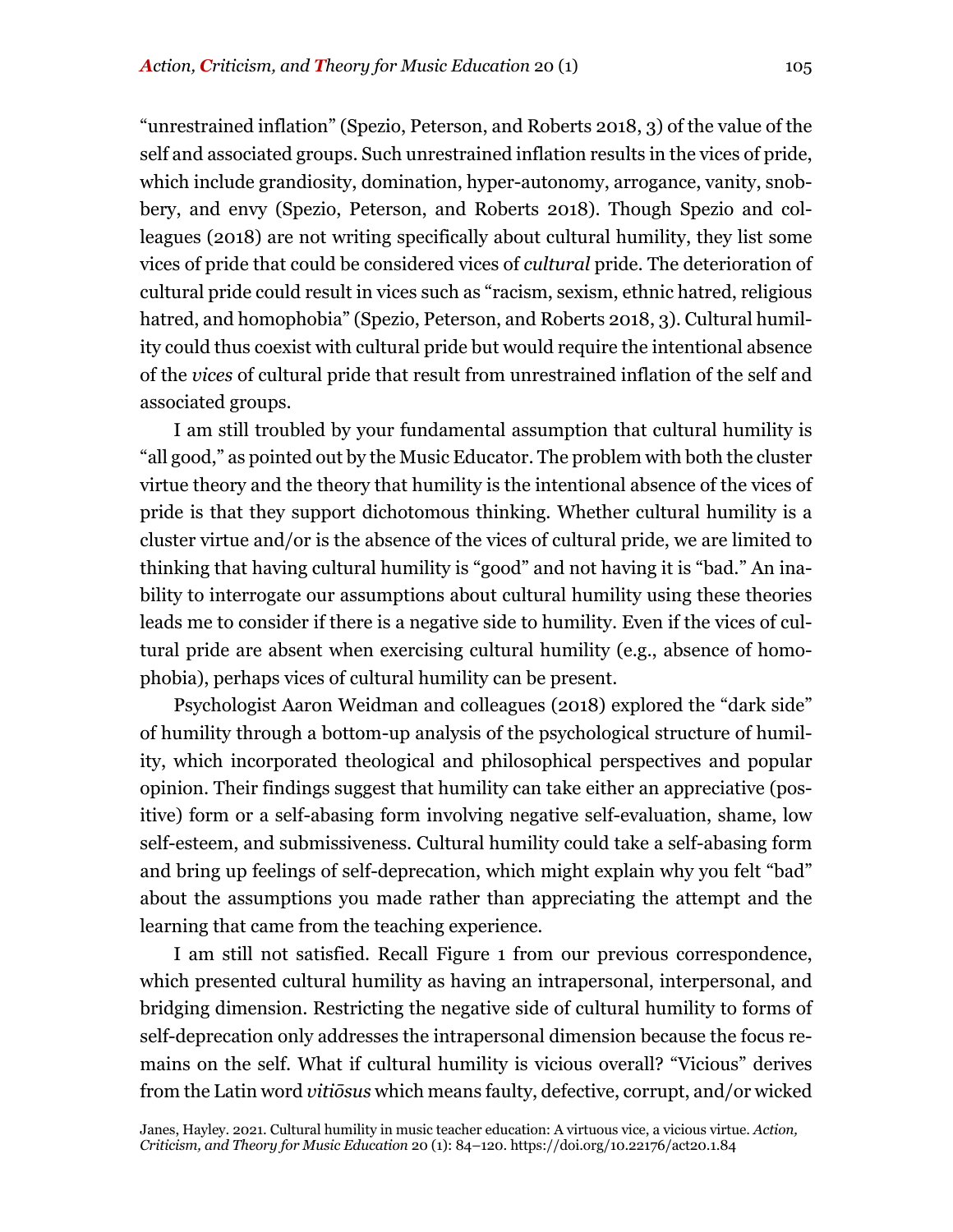(Morwood 2005). In other words, is cultural humility full of vice? Is cultural humility a faulty virtue? Might there be positive and negative implications of cultural humility on an intrapersonal and interpersonal level?

From, *The Scholartist*

# *Researcher to Scholartist*

Dear Scholartist,

I am inspired by your suggestion that cultural humility might be vicious and full of faults. I have come up with some questions in response to the Music Educator's suggestion that cultural humility cannot simply transfer into a music education context. These are important questions to consider should cultural humility be brought into music teacher education:

1. Should you be culturally humble toward all cultures (e.g., all musics)? If so, why? If not, why not? How is this decided and by whom?

2. Who should be culturally humble (e.g., within music teacher education) and how does this relate to power, positionality, and privilege? I heard a phrase once, only the powerful can be merciful. Like the virtue of mercy, is having power and privilege a precondition for practicing cultural humility? Does the practice of cultural humility further perpetuate that positioning?

3. Does the meaning and experience of cultural humility change depending on who is interacting?

To take these questions into account requires a shift in perspective. In contrast to the existing humility cluster theory, I take the slightly different view that cultural humility is not itself a cluster of virtues but is *possessive of* a cluster of virtues and also a cluster of vices. Thus, cultural humility is not itself a virtue or vice but has both virtues and vices. This subtle, yet important shift, results in a more nuanced approach to cultural humility. Depending on the context, cultural humility may have positive *virtuous* implications, negative *vicious* implications, or a combination.

Regards, *The Researcher*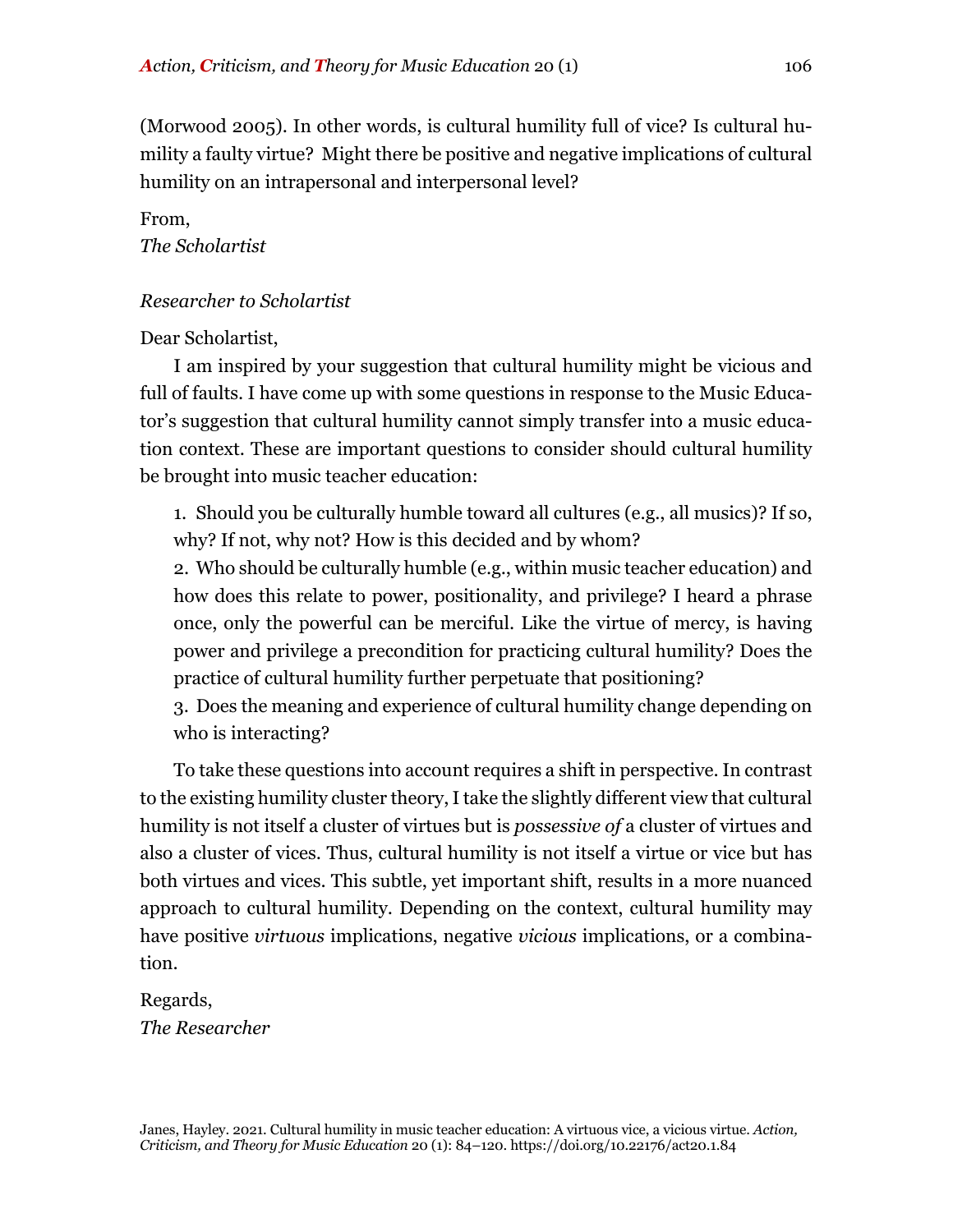#### *Scholartist to Researcher*

#### Dear Researcher,

These positive implications to which you refer might include acceptance, empathy (Jisrawi and Arnold 2018); acknowledging limitations, an approach of openness and respect, transformation (Lerner and Fulambarker 2018); being egoless (Foronda et al. 2016); improved relationships (Bal and Kaur 2018); and the absence of the vices of cultural pride.

I will focus in more detail on some potentially vicious implications. In connection with your first question (should you be culturally humble toward all cultures?), there is a risk of broadly applying cultural humility and remaining open to and accepting of cultural practices that could be harmful and in need of change (e.g., symphony orchestra conductors being predominately male). The challenge is knowing when and when not to be culturally humble and how to make that decision. Perhaps cultural humility requires some knowledge of the context. For example, I cannot say I am humble in the context of aerospace engineering because I know absolutely nothing about the discipline. Remaining completely open with no knowledge of the culture and the particular context could characterize a form of ignorance. If such ignorance is mistaken for cultural humility, cultural humility becomes vicious, in that specific contexts are not considered, and problematic practices go unaddressed.

Questions 2 (who should be culturally humble?) and 3 (does the meaning and experience of cultural humility change depending on who is interacting?) emphasize the implications of who is practicing cultural humility. If only those in positions of power and privilege practice cultural humility, then the very things cultural humility may mitigate (i.e., privilege and power imbalances) become a pre-requisite for practicing cultural humility. Thus, one of the potential vices of cultural humility is that it becomes an exclusive practice for the elite. This may be a shortterm vice, however. If understood instead as an iterative and transformative process, then continually practicing cultural humility may lead to a gradual reduction of hierarchy. Striking the balance between decentering yourself (i.e., interpersonal dimension) and recentering yourself (i.e., intrapersonal dimension) is critical to this process.

From, *The Scholartist*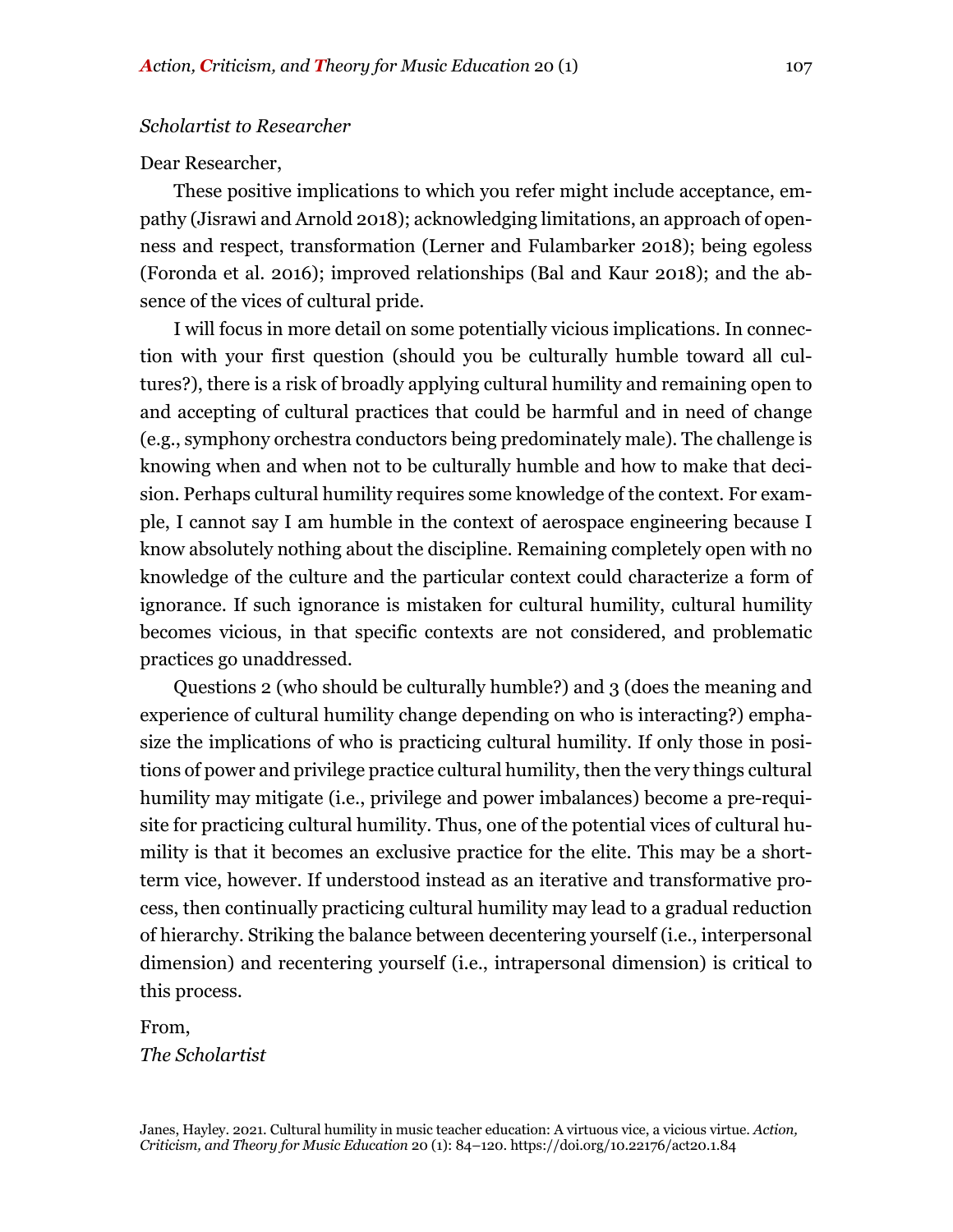#### *Researcher to Scholartist*

#### Dear Scholartist,

An additional problem arises if everyone is intended to exercise cultural humility. Sarah Kostelecky and Lori Townsend, two Indigenous library-studies researchers in the United States, pose the question: "does cultural humility ask us to hide our light, our strength, and our beauty so that members of the dominant culture can feel more comfortable?" (Hurley, Kostelecky, and Townsend 2019, 552). Their question expands on Danso's (2018) argument that cultural humility is semantically appealing by suggesting that it can also be "*semantically appalling* to people of color and others who have been required to humble themselves, in the most negative sense before the dominant culture" (Hurley, Kostelecky, and Townsend 2019, 552, italics original). Psychology researchers Sarah Moon and Steven Sandage (2019) further argue that the language and practice of cultural humility must be differentiated for therapists of color to account for the "traumatic effects of racism, microaggression, intergenerational trauma, and the pressures to assimilate to White culture" (78). For therapists of color (and music educators of color), self-denial, questioning, doubt, and minimization may be mistaken for displays of cultural humility when they are, in fact, an internalization of racism (Moon and Sandage 2019). In your previous correspondence with the Student, you suggested that cultural humility can coexist with cultural pride. Supporting the coexistence of cultural humility and cultural pride is important if music teacher education is to mitigate the vicious potential of cultural humility as a semantically appalling term, which would reinforce rather than change the status quo.

Regards,

*The Researcher*

### *Music Educator to Researcher and Scholartist*

Dear Researcher and Scholartist,

I am still drawn to the process of cultural humility. At the same time, your correspondence helps me appreciate the concern that "cultural humility will be dismissed, or accepted, without thoughtful consideration, merely because it is seen as trendy" (Hurley, Kostelecky, and Townsend 2019, 552). Your thoughtful consideration presents cultural humility as a virtuous vice and a vicious virtue—virtuous in the sense that exercising cultural humility in music teacher education has potential on an intrapersonal and an interpersonal level, whether it is to provide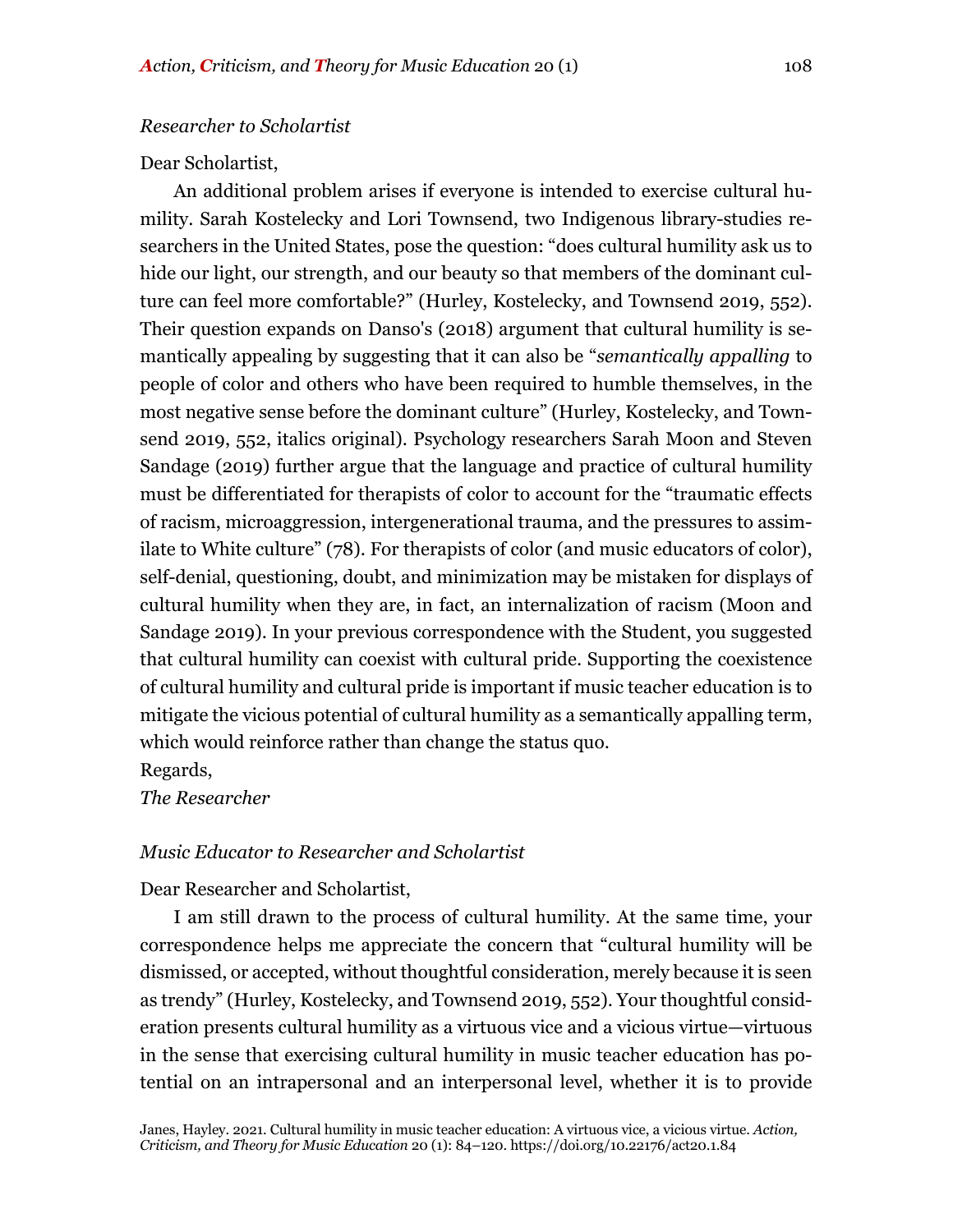guidance for confronting personal assumptions or to require institutional accountability for action. However, a vicious cycle emerges when that potential is not realized; cultural humility instead becomes *semantically empty* or non-performative because it does not produce the effects it names (Ahmed 2012). Such a cycle could see the language of cultural humility appropriated by those looking to feel better about themselves rather than acting for concrete change. Addressing the range of implications of cultural humility is an important first step for music teacher education. This requires considering the context of interactions, allowing for multiple permutations of cultural humility that can coexist with cultural pride, and adopting a more nuanced understanding of humility that goes beyond just a virtue or form of self-abasement.

# Best wishes, *The Music Educator*

# *Student to Selves*

# Dear All,

Wait a minute! I think I'm starting to understand this process of proposing and problematizing. Maybe our correspondence has also been full of faults. After all, who has the "response-ability" (Mackinlay 2016, 68) to define humility in the context of cultural humility? Isn't humility itself a cultural term? For example, Indigenous scholar Kathleen Absolon (2016) highlights the importance of humility as one of the seven sacred teachings of the Anishinaabe First Nations people. Those who exercise cultural humility define and understand cultures within individual contexts rather than rely on static definitions (Tervalon and Murray-García 1998). Considering the cultural nature of humility, shouldn't we take the same contextual approach when conceptualizing cultural humility? I feel that we've limited ourselves to Western-based philosophical, religious, and psychological thinking by using the terms *virtues* and *vices*. I've learned that humility involves constant considerations and a comfort with never knowing rather than satisfying conclusions. Never knowing means reflecting, redefining, rethinking, and always returning to the basic question, *what is cultural humility?* And so, let us begin again...

Yours truly, *The Student*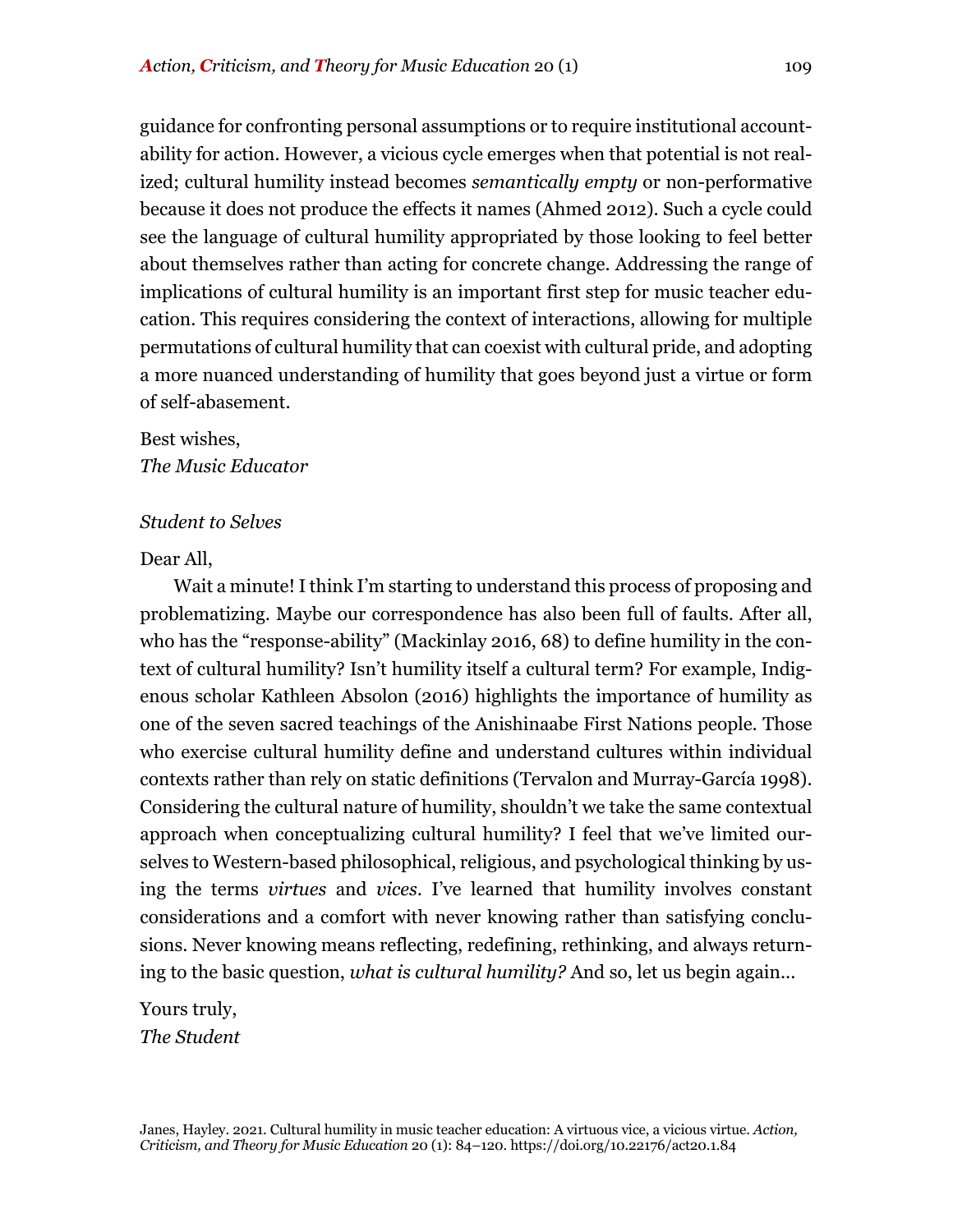#### **After Words Comes Parting Thoughts**

#### Dear Reader,

These letters are just the beginning of my (our) journey with cultural humility. Through the reflective, dialogic, interactive, and connective practice of letter writing, I have made connections between my experiences, my thoughts, wider theories, and wider contexts. Overall, using a critical autoethnographic epistolary has brought importance to both *what* and *how* I want to communicate about cultural humility.

American music education scholar, Nicole Robinson (2016), argues that the field of music education has acknowledged the *need* for more diversity preparation but not *how* best to prepare pre-service teachers for that diversity. Shortcomings of multiculturalism, culturally responsive education, and cultural competence create an opportunity to consider cultural humility. At the same time, "culture is too slippery and untamable a phenomenon for any single framework, however all-embracing, to be able to fully capture or analyze its complex permutations and manifestations" (Danso 2018, 419). Perhaps music teacher education needs a combination of approaches that could draw upon the "slippery" and complicated nature of cultural humility. I have offered a proposal and problematization for music education, raising points about cultural humility for educators to consider. By organizing the literature on cultural humility into intrapersonal and interpersonal dimensions (Hook et al. 2013) and a third bridging dimension, I have proposed a framework to use as a starting point for music educators. My problematization of cultural humility led to the suggestion that the concept is virtuous and vicious, a suggestion interrupted by a last letter from the Student. This letter ended with an open invitation to begin again, a reminder that cultural humility is not a "one-sizefits-all" solution or any "solution" for that matter.

Additional research on cultural humility that explores the perspectives of music teacher educators will further contribute to (and complicate) the conversation. Invoking the concept of cultural humility with students needs further investigation. For example, what does cultural humility mean in a high school music program or an early childhood music class at the local community center? What does it mean to develop cultural humility through the arts, through music? Are the arts and music well suited for this purpose, and if so, how or if not, why not? How might one interpret cultural humility through more specific theoretical lenses (e.g., feminist, queer, decolonial) rather than the broad critical social theory lens I adopted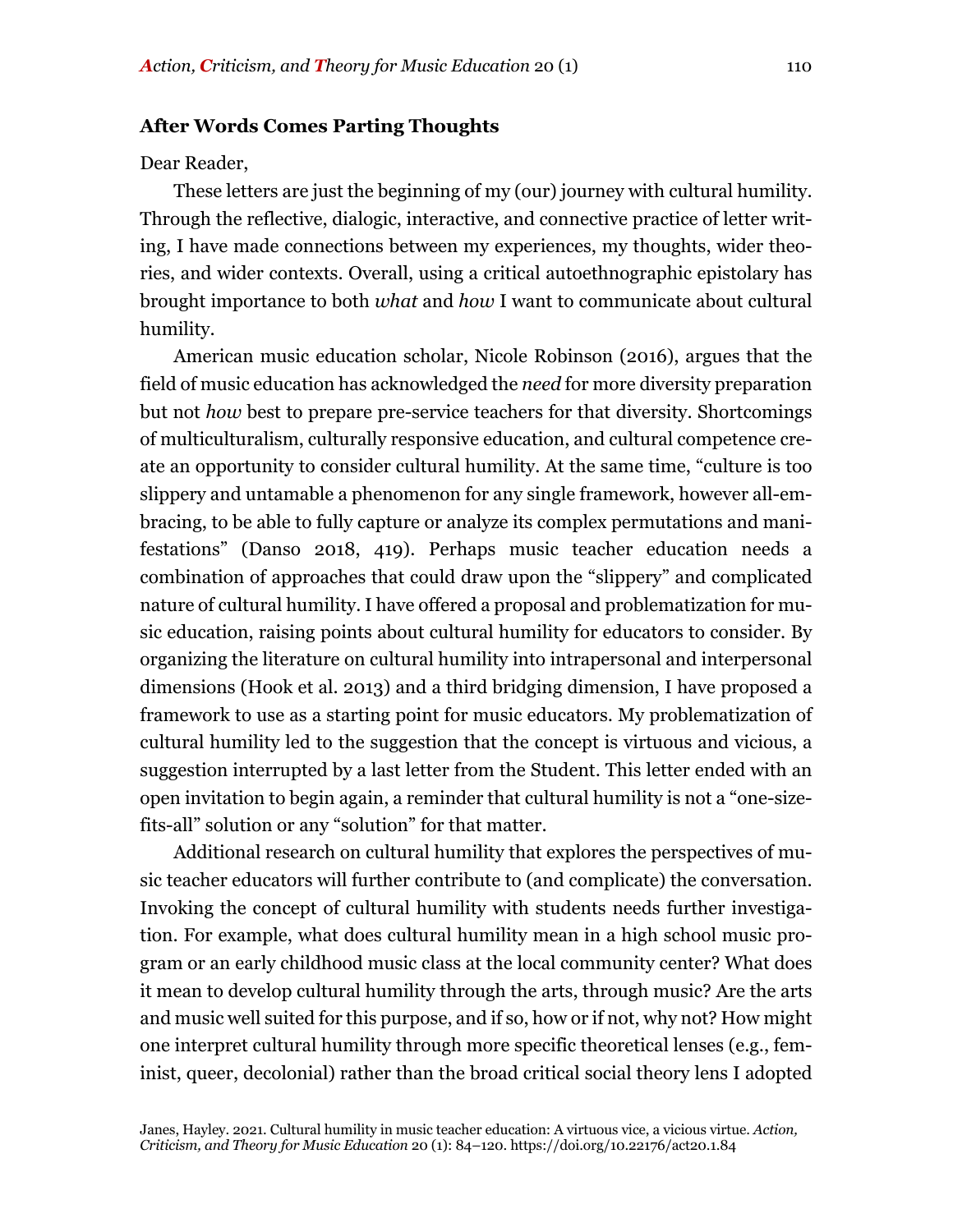for this epistolary? Finally, the practical side of cultural humility regarding pedagogy and curriculum within music teacher education needs to be explored, in order to optimize positive implications and mitigate negative implications.

I write to you, Reader, at a time when music teacher education functions in a world teetering on a threshold, balancing precariously amidst a pandemic, a climate crisis, and a wave of protests against anti-Black racism and police brutality. I see this threshold as an opening and opportunity for transformation. If cultural humility is to have a role in moving music teacher education through that opening, then we must address the concept's range of implications so it can withstand the challenges posed by our complicated, messy, and unequal world.

Sincerely, *The author*

# **About the Author**

Hayley Janes is a PhD student in Music Education at the University of Toronto. She holds an MPhil in Arts, Creativity, and Education from the University of Cambridge. Hayley has taught violin in community and studio-based programs in Toronto. Her research interests include cross-cultural education philosophies, artsbased research methodologies, and higher music education.

# **References**

- Abe, Jennifer. 2019. Beyond cultural competence, toward social transformation: Liberation psychologies and the practice of cultural humility. *Journal of Social Work Education* 56 (11): 1–12. https://doi.org/10.1080/10437797.2019. 1661911
- Abril, Carlos R. 2013. Toward a more culturally responsive general music classroom. *General Music Today* 27 (1): 6–11. https://doi.org/10.1177/104837 1313478946
- Absolon, Kathleen E. 2016. Wholistic and ethical: Social inclusion with Indigenous peoples. *Social Inclusion* 4 (1): 44–56. https://doi.org/10.17645/si.v4i1.444
- Adams, Tony E. 2017. Critical autoethnography, education, and a call for forgiveness. *International Journal of Multicultural Education* 19 (1): 79–88. https://doi.org/10.18251/ijme.v19i1.1387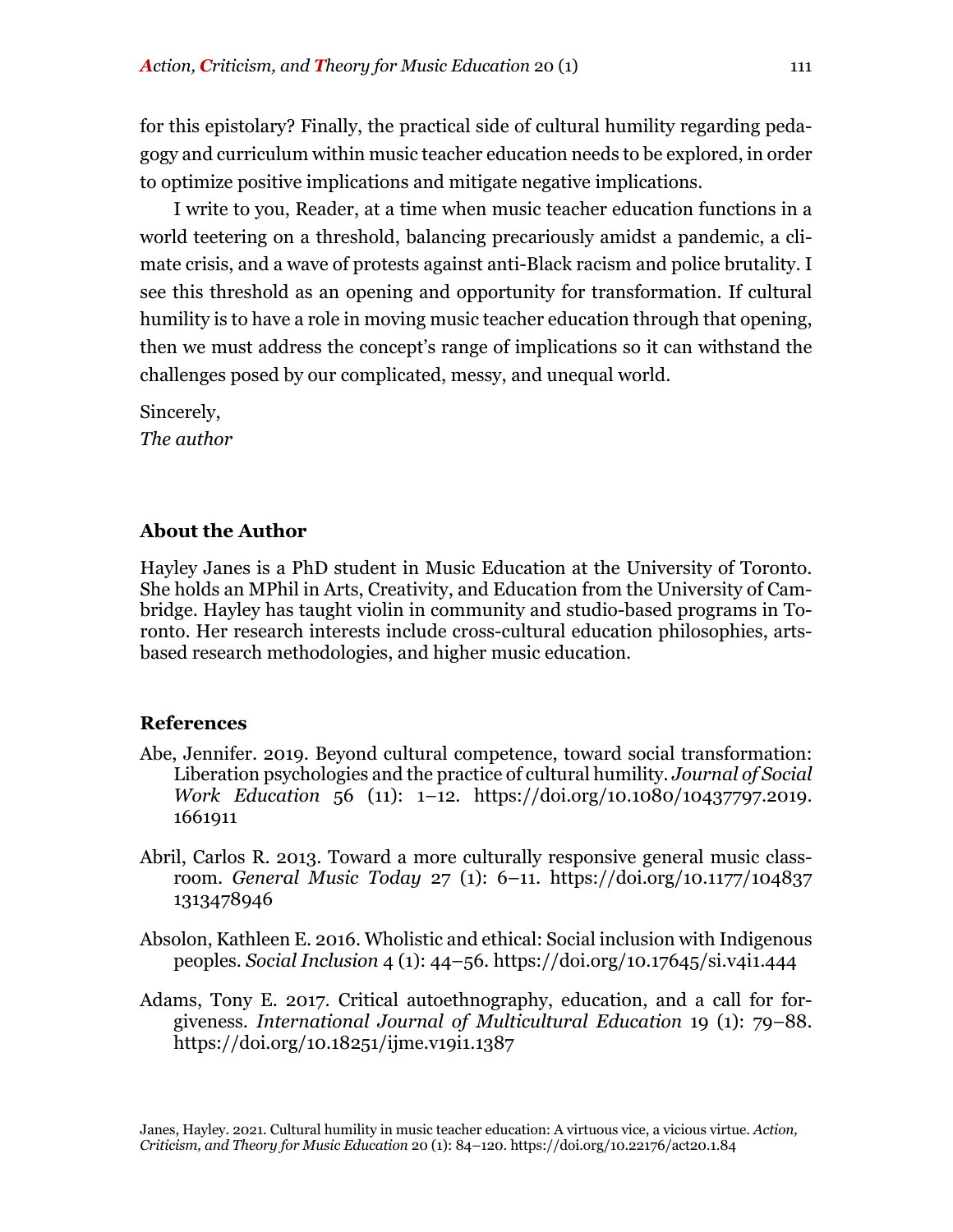- Adams, Tony E., Stacy Holman Jones, and Carolyn Ellis. 2015. *Autoethnography: Understanding qualitative research*. New York, NY: Oxford University Press.
- Ahmed, Sara. 2012. *On being included: Racism and diversity in institutional life*. Durham, North Carolina: Duke University Press.
- Anderson, Leon, and Bonnie Glass-Coffin. 2013. I learn by going: Autoethnographic modes of inquiry. In *Handbook of autoethnography*, edited by Stacy Holman Jones, Tony E. Adams, and Carolyn Ellis, 57–83. New York, NY: Routledge.
- Bal, Jaspreet, and Rapinder Kaur. 2018. Cultural humility in art therapy and child and youth care: Reflections on practice by Sikh women (L'humilité culturelle en art-thérapie et les soins aux enfants et aux jeunes: Réflexions sur la pratique de femmes Sikhes). *Canadian Art Therapy Association Journal* 31 (1): 6–13. https://doi.org/10.1080/08322473.2018.1454096
- Bennett, Bindi, and Trevor G. Gates. 2019. Teaching cultural humility for social workers serving LGBTQI Aboriginal communities in Australia. *Social Work Education*, 1–14. https://doi.org/10.1080/02615479.2019.1588872
- Bond, Vanessa L. 2017. Culturally responsive education in music education: A literature review. *Contributions to Music Education* 42: 153–80.
- Boylorn, Robin M., and Mark P. Orbe. 2014. Introduction: Critical autoethnography as method of choice. In *Critical autoethnography: Intersecting cultural identities in everyday life*, edited by Robin M. Boylorn and Mark P. Orbe, 13– 26. Walnut Creek, CA: Left Coast Press, Inc.
- Bradley, Deborah. 2006. Music education, multiculturalism, and anti-racism: Can we talk? *Action, Criticism, and Theory for Music Education* 5 (2): 2–30.
- Bradley, Deborah. 2007. The sounds of silence: Talking race in music education. *Action, Criticism, and Theory for Music Education* 6 (4): 132–62. http://act.maydaygroup.org/articles/Bradley6\_4.pdf
- Bray, Joe. 2003. *The epistolary novel: Representations of consciousness*. London, UK: Routledge.
- Brown, Elizabeth L., Colleen K. Vesely, and Laura Dallman. 2016. Unpacking biases: Developing cultural humility in early childhood and elementary teacher candidates. *Teacher Educators' Journal* 9: 75–96.
- Butler, Judith. 2005. *Giving an account of oneself*. New York, NY: Fordham University Press.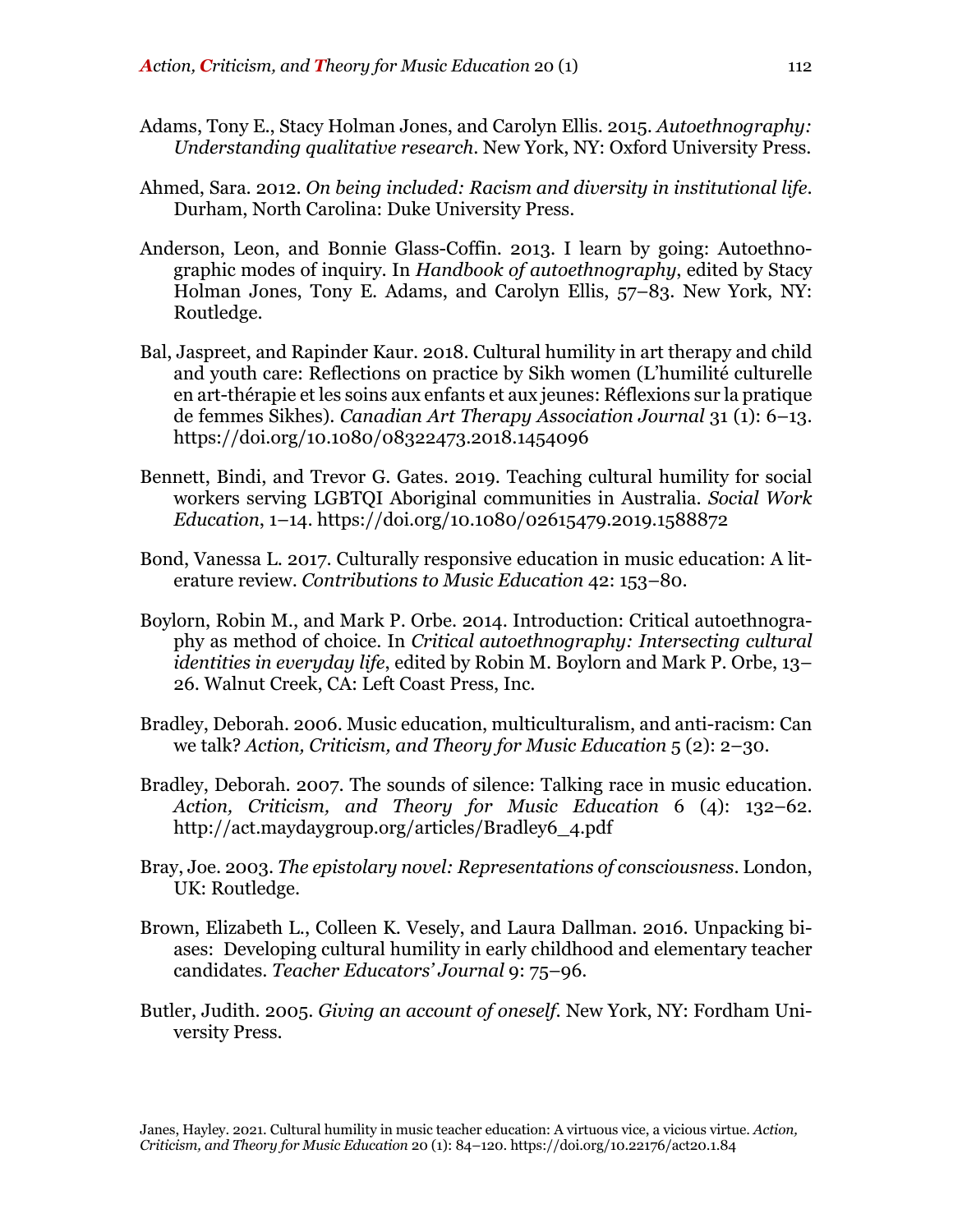- Cahnmann-Taylor, Melisa, and Richard Siegesmund. 2018. Introduction. In *Artsbased research in education: Foundations for practice*, edited by Melisa Cahnmann-Taylor and Richard Siegesmund, 2nd ed., 1–11. New York, NY: Routledge.
- Cain, Melissa. 2015. Musics of 'the other': Creating musical identities and overcoming cultural boundaries in Australian music education. *British Journal of Music Education* 32 (1): 71–86. https://doi.org/10.1017/S0265051714000394
- Campbell, Patricia S. 2003. Ethnomusicology and music education: Crossroads for knowing music, education, and culture. *Research Studies in Music Education* 21 (1): 16–30. https://doi.org/10.1177/1321103X030210010201
- Campbell, Patricia S. 2004. *Teaching music globally: Experiencing music, expressing culture*. Oxford: Oxford University Press.
- Campbell, Patricia S., and Lee Higgins. 2015. Intersections between ethnomusicology, music education, and community music. In *The Oxford handbook of applied ethnomusicology*, edited by Svanibor Pettan and Jeff Todd Titon. New York, NY: Oxford University Press.
- Carson, Charles, and Maria Westvall. 2016. Intercultural approaches and 'diversified normality' in music teacher education: Reflections from two angles. *Action, Criticism, and Theory for Music Education* 15 (3): 37–52.
- Cervantes, Carlos M., and Langston Clark. 2020. Cultural humility in physical education teacher education: A missing piece in developing a new generation of socially just physical education teachers. *Quest* 72 (1): 57–71. https://doi.org/ 10.1080/00336297.2019.1608267
- Conkling, Susan Wharton. 2019. Choral music education: Whence transformation? In *The Oxford handbook of preservice music teacher education in the United States*, edited by Colleen Conway, Kristen Pellegrino, Ann Marie Stanley, and Chad West, 719–47. New York, NY: Oxford University Press.
- Danso, Ransford. 2018. Cultural competence and cultural humility: A critical reflection on key cultural diversity concepts. *Journal of Social Work* 18 (4): 410– 430. https://doi.org/10.1177/1468017316654341
- Dolloff, Lori-Anne. 2020. To honor and inform: Addressing cultural humility in intercultural music teacher education in Canada. In *Visions for intercultural music teacher education*, edited by Heidi Westerlund, Sidsel Karlsen, and Heidi Partti, 135–48. New York, NY: Springer International Publishing.
- Eisner, Elliot. 2008. Art and knowledge. In *Handbook of the arts in qualitative research: Perspectives, methodologies, examples, and issues*, edited by J. Gary Knowles and Ardra L. Cole, 3–12. California: Sage Publication, Inc.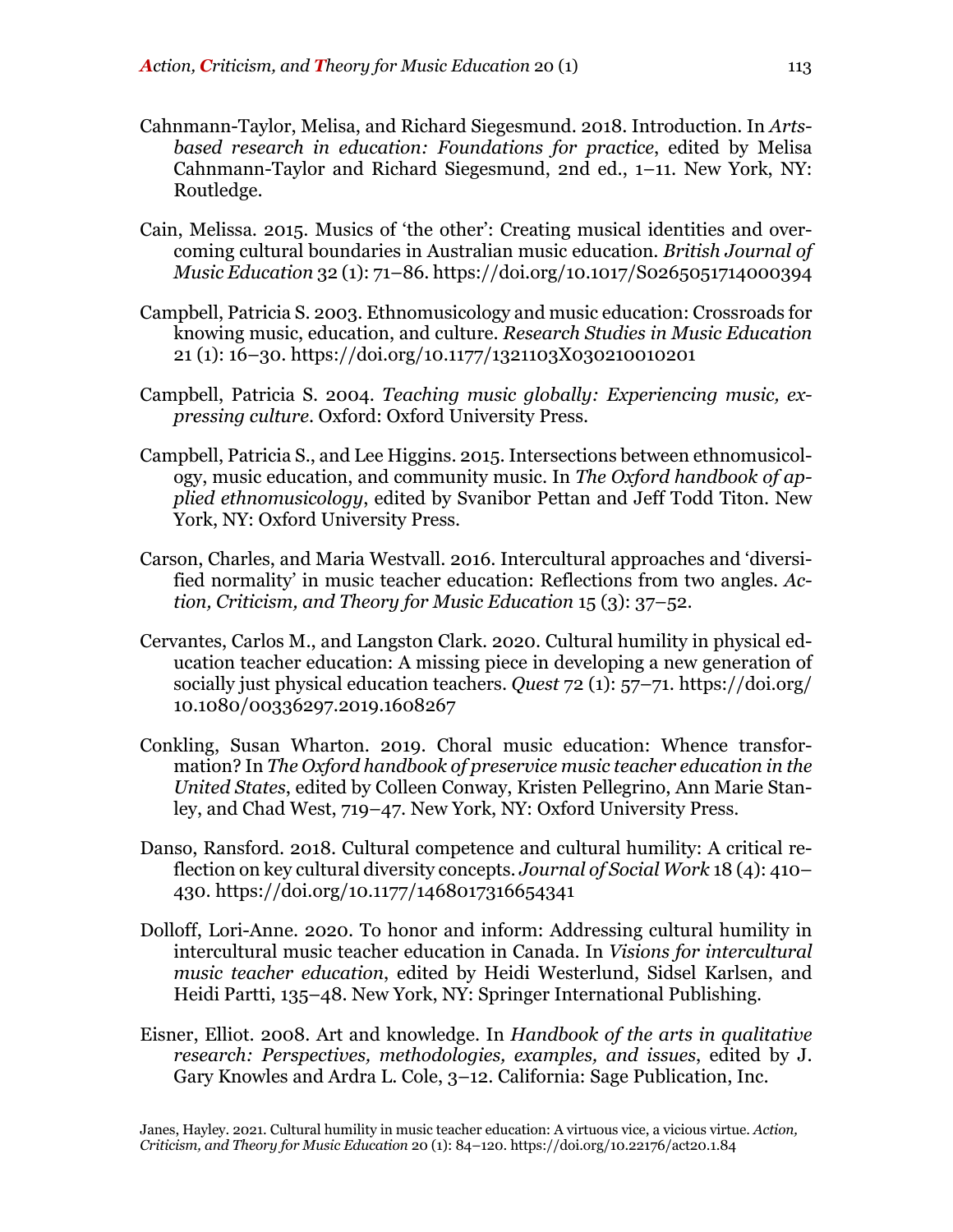- Ellis, Carolyn. 2000. Creating criteria: An ethnographic short story. *Qualitative Inquiry* 6 (2): 273–77. https://doi.org/10.1177/107780040000600210
- Ellis, Carolyn, Tony E Adams, and Arthur P Bochner. 2011. Autoethnography: An overview. *Historical Social Research* 36 (4): 273–90. https://www.jstor.org /stable/23032294
- Ellis, Carolyn, and Arthur P Bochner. 2006. Analyzing analytic autoethnography: An autopsy. *Journal of Contemporary Ethnography* 35 (4): 429–49. https://doi.org/10.1177/0891241606286979
- Fisher, Emily S. 2020. Cultural humility as a form of social justice: Promising practices for global school psychology training. *School Psychology International* 41 (1): 53–66. https://doi.org/10.1177/0143034319893097
- Fisher-Borne, Marcie, Jessie Montana Cain, and Suzanne L. Martin. 2015. From mastery to accountability: Cultural humility as an alternative to cultural competence. *Social Work Education* 34 (2): 165–81. https://doi.org/10.1080/ 02615479.2014.977244
- Foronda, Cynthia. 2020. A theory of cultural humility. *Journal of Transcultural Nursing* 31 (1): 7–12. https://doi.org/10.1177/1043659619875184
- Foronda, Cynthia, Diana-Lyn Baptiste, Maren M. Reinholdt, and Kevin Ousman. 2016. Cultural humility: A concept analysis. *Journal of Transcultural Nursing* 27 (3): 210–17. https://doi.org/10.1177/1043659615592677
- Gouzouasis, Peter, and Jee Yeon Ryu. 2015. A pedagogical tale from the piano studio: Autoethnography in early childhood music education research. *Music Education Research* 17 (4): 397–420. https://doi.org/10.1080/14613808.2014. 972924
- Held, Mirjam B. E. 2019. Decolonizing research paradigms in the context of settler colonialism: An unsettling, mutual, and collaborative effort. *International Journal of Qualitative Methods* 18: 1–16. https://doi.org/10.1177/ 1609406918821574
- Hess, Juliet. 2015. Decolonizing music education: Moving beyond tokenism. *International Journal of Music Education* 33 (3): 336–47. https://doi.org/ 10.1177/0255761415581283
- Hess, Juliet. 2017. Equity and music education: Euphemisms, terminal naivety, and whiteness. *Action, Criticism, and Theory for Music Education* 16 (3): 15– 47. https://doi.org/10.22176/act16.3.15
- Hess, Juliet. 2018a. A "discomfortable" approach to music education: Re-envisioning the 'strange encounter.' *Philosophy of Music Education Review* 26 (1): 24– 45. https://doi.org/10.2979/philmusieducrevi.26.1.03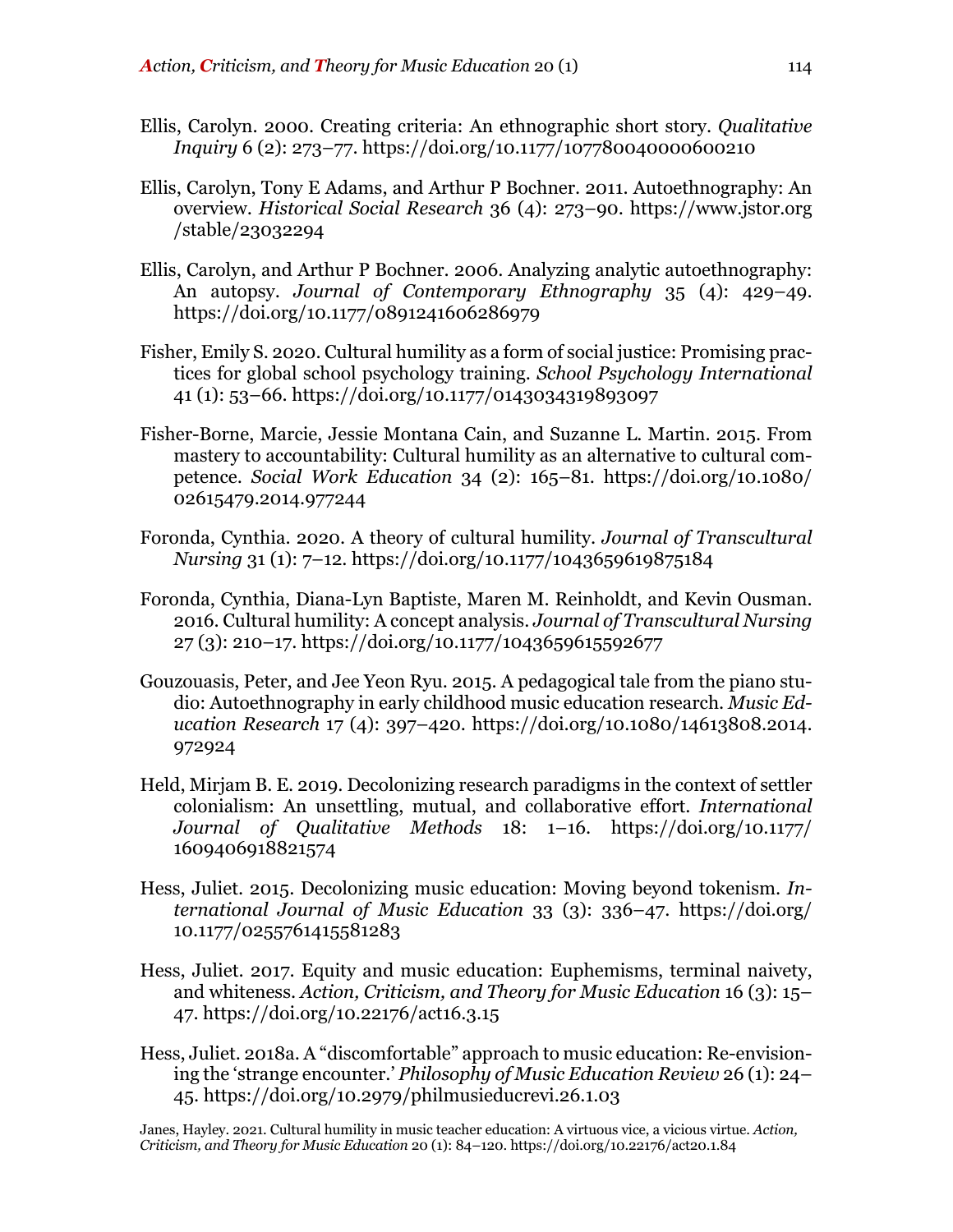- Hess, Juliet. 2018b. Troubling whiteness: Music education and the 'messiness' of equity work. *International Journal of Music Education* 36 (2): 128–44. https://doi.org/10.1177/0255761417703781
- Hess, Juliet. 2019. *Music education for social change: Constructing an activist music education*. 1st ed. New York, NY: Routledge.
- Hess, Juliet. 2021. Cultural competence or the mapping of racialized space: Cartographies of music education. *Bulletin of the Council for Research in Music Education* 227: 7–28. https://doi.org/10.5406/bulcouresmusedu.227.0007
- Holman Jones, Stacy. 2016. Living bodies of thought: The 'critical' in critical autoethnography. *Qualitative Inquiry* 22 (4): 228–37. https://doi.org/10.1177/ 1077800415622509
- Holman Jones, Stacy, Tony Adams, and Carolyn Ellis. 2013. Coming to know autoethnography as more than a method. In *Handbook of autoethnography*, edited by Stacy Holman Jones, Tony E Adams, and Carolyn Ellis, 17–48. New York, NY: Routledge.
- Hook, Joshua N., Don E. Davis, Jesse Owen, Everett L. Worthington, and Shawn O. Utsey. 2013. Cultural humility: Measuring openness to culturally diverse clients. *Journal of Counseling Psychology* 60 (3): 353–66. https://doi.org/ 10.1037/a0032595
- Hook, Joshua N., Don Davis, Jesse Owen, and Cirleen DeBlaere. 2017. *Cultural humility: Engaging diverse identities in therapy*. 1st ed. Washington, DC: American Psychological Association.
- Hurley, David A., Sarah R. Kostelecky, and Lori Townsend. 2019. Cultural humility in libraries. *Reference Services Review* 47 (4): 544–55. https://doi.org/ 10.1108/RSR-06-2019-0042
- Jisrawi, Athir N, and Carrie Arnold. 2018. Cultural humility and mental health care in Canadian Muslim communities (L'humilité culturelle et les soins de santé mentale jans les communautés Musulmanes Canadiennes). *Canadian Journal of Counselling and Psychotherapy* 52 (1): 43–64.
- Keselman, Mariya, and Yasmine J. Awais. 2018. Exploration of cultural humility in medical art therapy. *Art Therapy* 35 (2): 77–87. https://doi.org/10.1080/ 07421656.2018.1483177
- Kindall-Smith, Marsha. 2012. What a difference in 3 years! Risking social justice content in required undergraduate music education. *Journal of Music Teacher Education* 22 (2): 34–50.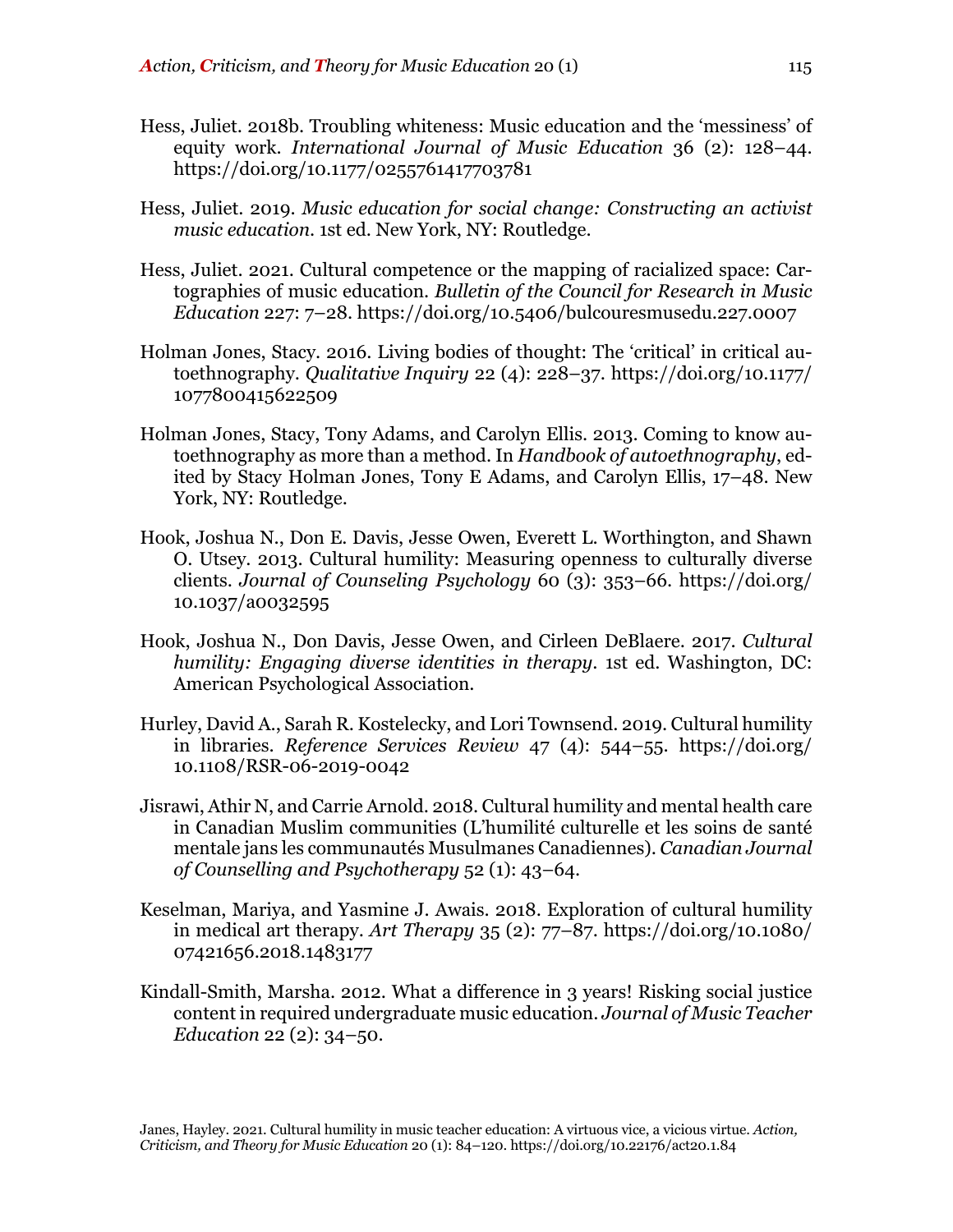- Leonardo, Zeus. 2004. Critical social theory and transformative knowledge: The functions of criticism in quality education. *Educational Researcher* 33 (6): 11– 18. https://doi.org/10.3102/0013189X033006011
- Lerner, Justin E, and Anjali Fulambarker. 2018. Beyond diversity and inclusion: Creating a social justice agenda in the classroom. *Journal of Teaching in Social Work* 38 (1): 43–53. https://doi.org/10.1080/08841233.2017.1398198
- Lund, Darren E., and Lianne Lee. 2015. Fostering cultural humility among preservice teachers: Connecting with children and youth of immigrant families through service-learning. *Canadian Journal of Education* 38 (2): 1–30. https://search.proquest.com/docview/1697674966?accountid=9851
- Mackinlay, Elizabeth. 2016. In danger of relation, in danger of performance, in danger of research: An ethical conversation with Hélène Cixous and writing as intercultural arts praxis. In *The Routledge international handbook of intercultural arts research*, edited by Pamela Burnard, Elizabeth Mackinlay, and Kimberly Powell, 57–69. Abingdon: Routledge.
- Mackinlay, Elizabeth. 2019. *Critical writing for embodied approaches: Autoethnography, feminism and decoloniality*. London, UK: Palgrave Macmillan.
- Masters, Christie, Dea Robinson, Sally Faulkner, Eltanya Patterson, Thomas McIlraith, and Aziz Ansari. 2019. Addressing biases in patient care with the 5Rs of cultural humility, a clinician coaching tool. *Journal of General Internal Medicine*. https://doi.org/10.1007/s11606-018-4814-y
- McGinn, Michelle K, Sandra Acker, Marie Vander Kloet, and Anne Wagner. 2019. Dear SSHRC, what do you want? An epistolary narrative of expertise, identity, and time in grant writing. *Qualitative Social Research*. http://www.qualitative-research.net/index.php/fqs/article/view/3128/4331
- McKoy, Constance L. 2013. Effects of selected demographic variables on music student teachers self-reported cross-cultural competence. *Journal of Research in Music Education* 60 (4): 375–94. https://doi.org/10.1177/00224294 12463398
- Mertens, Donna M. 2009. *Transformative research and evaluation*. New York, NY: Guilford Press.
- Moon, Sarah H., and Steven J. Sandage. 2019. Cultural humility for people of color: Critique of current theory and practice. *Journal of Psychology and Theology* 47 (2): 76–86. https://doi.org/10.1177/0091647119842407
- Morwood, James, ed. 2005. *Pocket Oxford Latin dictionary: Latin-English*. 3rd ed. New York, NY: Oxford University Press.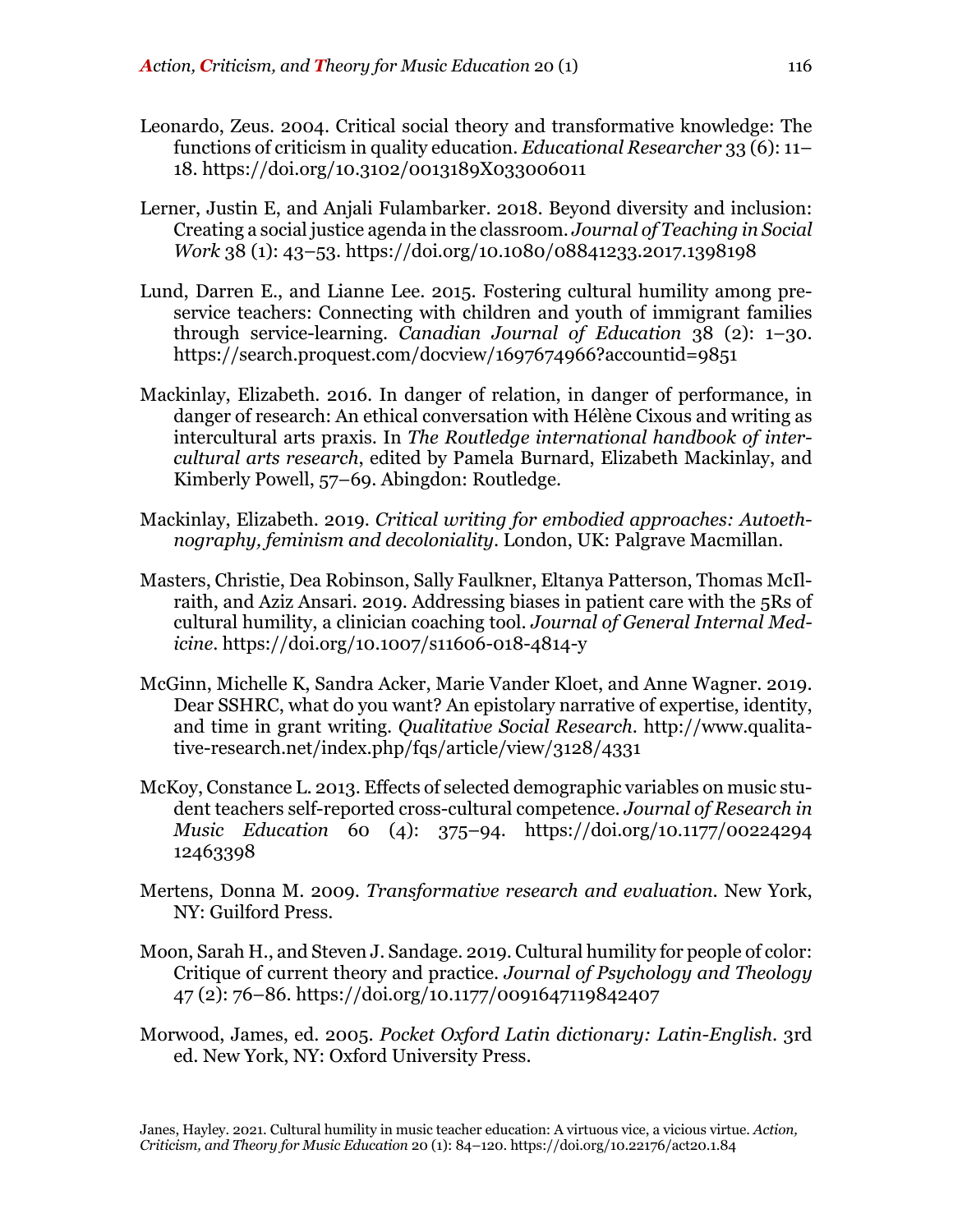- Murphy, Jeffrie G. 2017. Humility as a moral virtue. In *Handbook of humility: Theory, research, and applications*, edited by Everett L. Worthington, Don E. Davis, and Joshua N. Hook, 1st ed., 19–32. New York, NY: Routledge.
- Niknafs, Nasim. 2018. Tehran's epistemic heterotopia: Resisting music education. *Philosophy of Music Education Review* 26 (2): 155–75. https://doi.org/ 10.2979/philmusieducrevi.26.2.04
- Niknafs, Nasim. 2020. Music education as the herald of a cosmopolitan collective imperative: On being human. *International Journal of Music Education* 38  $(1): 3-17.$  https://doi.org/10.1177/0255761419859635
- Porter, Steven L., Anantanand Rambachan, Abraham Vélez de Cea, Dani Rabinowtiz, Stephen Paradue, and Sherman Jackson. 2017. Religious perspectives on humility. In *Handbook of humility: Theory, research, and applications*, edited by Everett L. Worthington, Don E. Davis, and Joshua N. Hook, 1st ed., 69– 85. New York, NY: Routledge.
- Rice, Timothy. 2003. The ethnomusicology of music learning and teaching. *College Music Symposium* 43: 65–85.
- Robinson, Nicole R. 2016. Developing a critical consciousness for diversity and equity among preservice music teachers. *Journal of Music Teacher Education* 26 (3): 1–16. https://doi.org/10.1177/1057083716643349
- Schippers, Huib. 2010. *Facing the music: Shaping music education from a global perspective*. New York, NY: Oxford University Press.
- Siegesmund, Richard. 2018. Learning to perceive: Teaching scholartistry. In *Artsbased research in education: Foundations for practice*, edited by Melisa Cahnmann-Taylor and Richard Siegesmund, 2nd ed., 241–46. New York, NY: Routledge.
- Spezio, Michael, Gregory Peterson, and Robert C. Roberts. 2018. Humility as openness to others: Interactive humility in the context of l'Arche. *Journal of Moral Education* 48 (2): 1–20. https://doi.org/10.1080/03057240.2018.1444982
- Sprik, Petra, and Danielle Gentile. 2020. Cultural humility: A way to reduce LGBTQ health disparities at the end of life. *American Journal of Hospice and Palliative Medicine* 37 (6): 404–408. https://doi.org/10.1177/10499091198 80548
- Stanley, Liz. 2004. The epistolarium: On theorizing letters and correspondences. *Auto/Biography* 12 (3): 201–35. https://doi.org/10.1191/0967550704ab0 14oa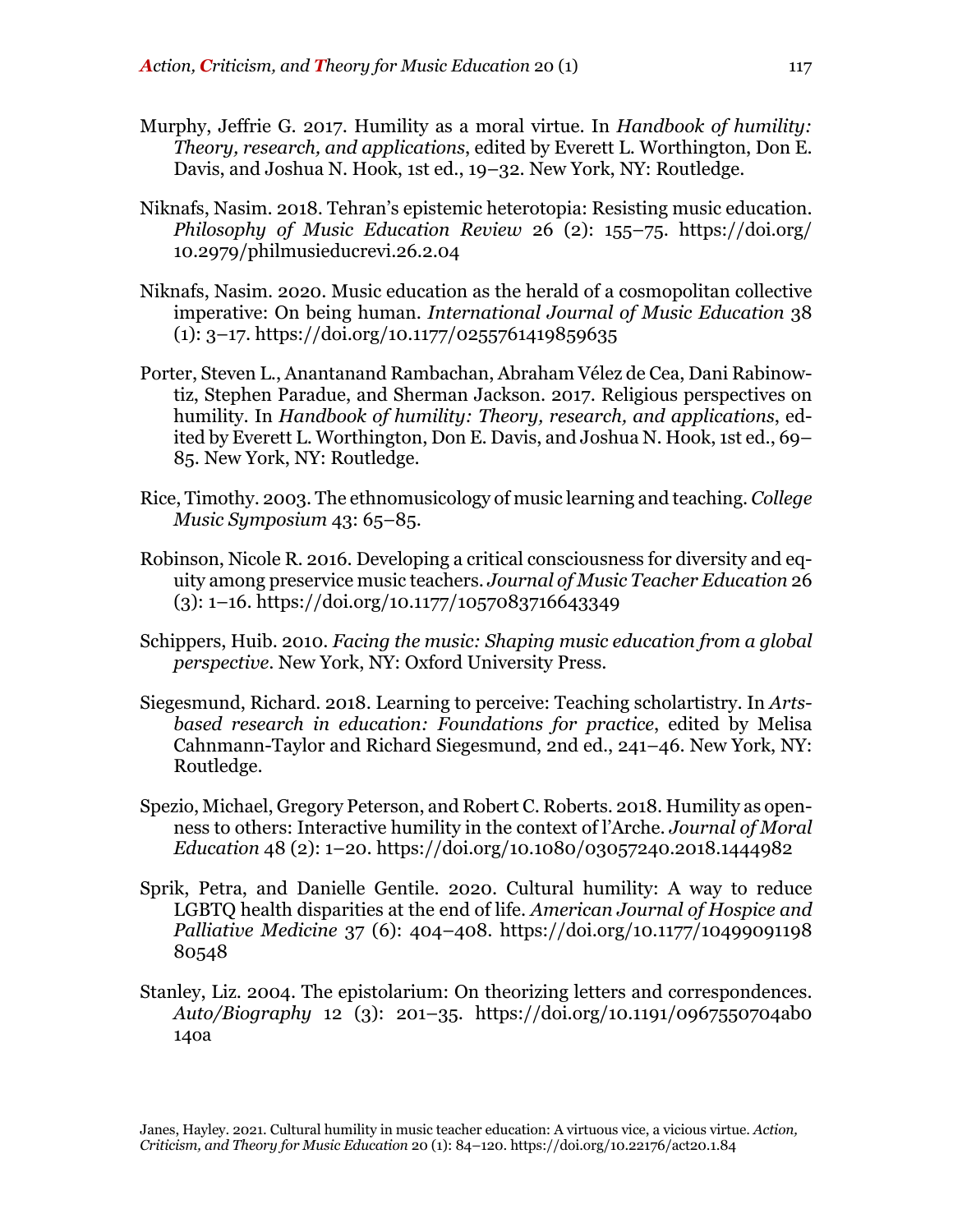- Tarrell Harris, Vincent. 2015. From with-in the black diamond: The intersections of masculinity, ethnicity, and identity—An epistolary autoethnographic exploration into the lived experiences of a Black male graduate student. Doctoral dissertation, Louisiana State University and Agriculture and Mechanical College. https://digitalcommons.lsu.edu/gradschool\_dissertations/3365/
- Tervalon, Melanie, and Jann Murray-García. 1998. Cultural humility versus cultural competence: A critical distinction in defining physician training outcomes in multicultural education. *Journal of Health Care for the Poor and Underserved* 9 (2): 117–25. https://doi.org/10.1353/hpu.2010.0233
- The Truth and Reconciliation Commission of Canada. 2015. Honouring the truth, reconciling for the future: Summary of the final report of the Truth and Reconciliation Commission of Canada. http://nctr.ca/assets/reports/Final%20Reports/Executive\_Summary\_English\_Web.pdf
- Tinkler, Alan S., and Barri Tinkler. 2016. Enhancing cultural humility through critical service-learning in teacher preparation. *Multicultural Perspectives* 18 (4): 192–201. https://doi.org/10.1080/15210960.2016.1222282
- Tormala, Teceta Thomas, Sita G. Patel, Ellen E. Soukup, and Annette V. Clarke. 2018. Developing measurable cultural competence and cultural humility: An application of the cultural formulation. *Training and Education in Professional Psychology* 12 (1): 54–61. https://doi.org/10.1037/tep0000183
- Tschaepe, Mark. 2018. Cultural humility and Dewey's pattern of inquiry: Developing good attitudes and overcoming bad habits. *Contemporary Pragmatism* 15 (1): 152–64. https://doi.org/10.1163/18758185-01501007
- Tucker, Irene. 1993. Writing home: Evelina, the epistolary novel and the paradox of property. *ELH* 60 (2): 419–39.
- Velott, Diana, and Karin Sprow Forté. 2019. Toward health equity: Mindfulness and cultural humility as adult education. *New Directions for Adult and Continuing Education* 161: 57–66. https://doi.org/10.1002/ace.20311
- Vesely, Colleen K., Elizabeth Levine Brown, and Swati Mehta. 2017. Developing cultural humility through experiential learning: How home visits transform early childhood preservice educators' attitudes for engaging families. *Journal of Early Childhood Teacher Education* 38 (3): 242–58. https://doi.org/ 10.1080/10901027.2017.1345805
- Wall, Sarah. 2006. An autoethnography on learning about autoethnography. *International Journal of Qualitative Methods* 5 (2): 146–60. https://doi.org/ 10.1177/160940690600500205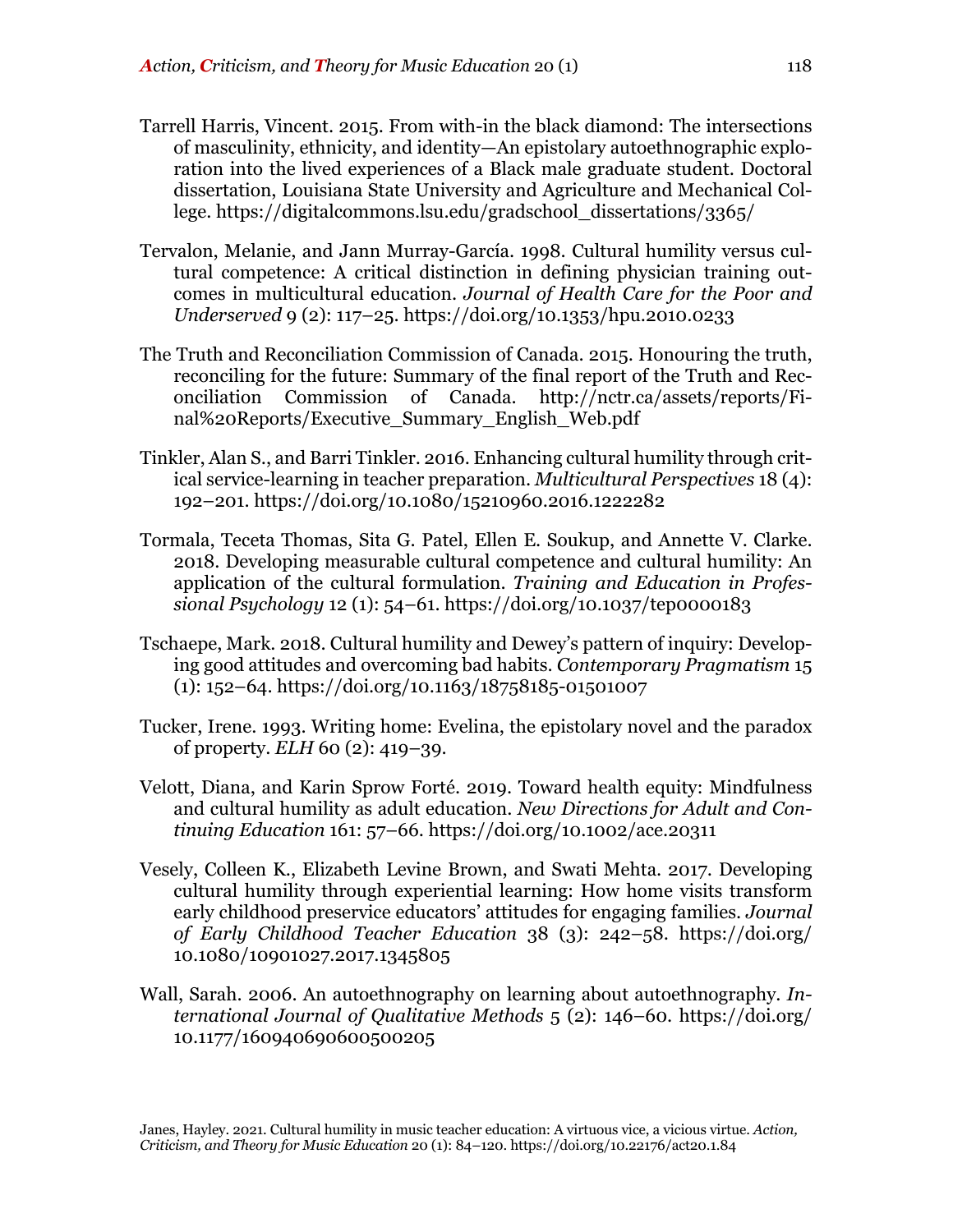- Weidman, Aaron C., Joey T. Cheng, and Jessica L. Tracy. 2018. The psychological structure of humility. *Journal of Personality and Social Psychology* 114 (1): 153–78. https://doi.org/10.1037/pspp0000112
- Westerlund, Heidi, and Sidsel Karlsen. 2017. Knowledge production beyond local and national blindspots: Remedying professional ocularcentrism of diversity in music teacher education. *Action, Criticism, and Theory for Music Education* 16 (3): 78–107. https://doi.org/10.22176/act16.3.78
- Winkel, Michelle. 2018. Musing on cultural humility (Miser sur l'humilité culturelle). *Canadian Art Therapy Association Journal* 31 (1): 1–5. https://doi.org/10.1080/08322473.2018.1458541
- Worthington, Everett L., Don E. Davis, and Joshua N. Hook. 2017. Introduction: Context, overview, and guiding questions. In *Handbook of humility: Theory, research, and applications*, edited by Everett L. Worthington, Don E. Davis, and Joshua N. Hook, 1st ed., 1–15. New York, NY: Routledge.

# **Notes**

<sup>1</sup> Epistolary refers to a genre of writing in which the story is told through a series of letters (Bray 2003).

<sup>2</sup> Broadly speaking, the transformative paradigm is concerned with power relations (Held 2019) and is defined by four main philosophical beliefs: a subjectivist epistemology which considers knowledge as intersubjective, experiential (Held 2019), and socially and historically constructed in the contexts of power (Mertens 2009); a historical ontology that assumes the existence of multiple socially and historically shaped realities (Held 2019), some of which are privileged over others (Mertens 2009); a social justice based axiology that positions research as a means for justice and social emancipation (Held 2019); and a dialogic/dialectical methodology (Held 2019) that considers personal transformation necessary for social transformation (Mertens 2009).

<sup>3</sup> Leonardo (2004) presents critical social theory as a form of critique, a way to deeply engage with ideas and push them to their limit in order to highlight the relationship between social systems and individuals while contributing to the emancipation of both.

<sup>4</sup> A few scholars (e.g., McGinn et al. 2019, Tarrell Harris 2015) have combined autoethnography (broadly, not specifically critical autoethnography) with the epistolary form.